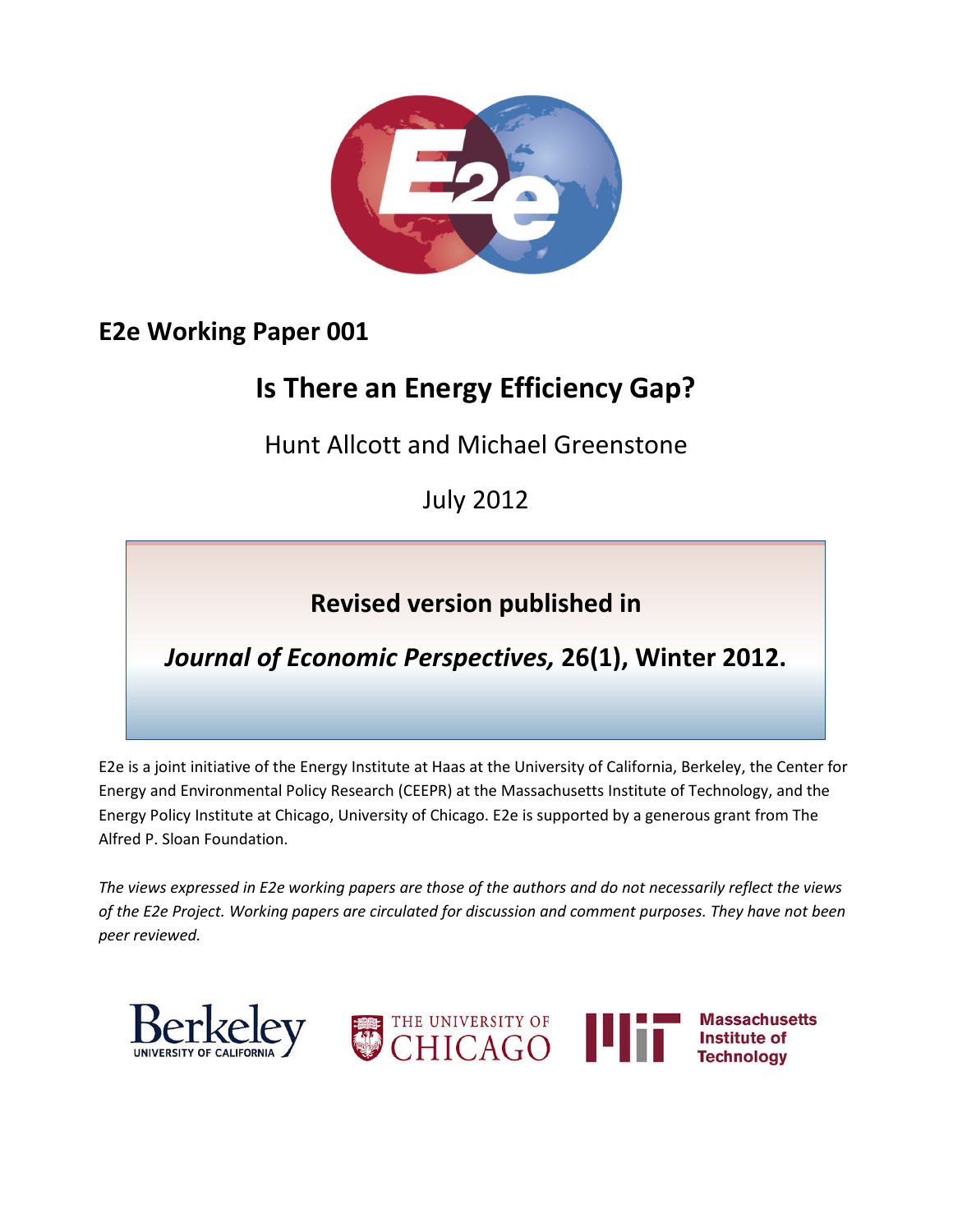## **Is There an Energy Efficiency Gap?**

Hunt Allcott and Michael Greenstone

July 2012

#### **Abstract**

Many analysts have argued that energy efficiency investments offer an enormous "win-win" opportunity to both reduce negative externalities and save money. This overview paper presents a simple model of investment in energy-using capital stock with two types of market failures: first, uninternalized externalities from energy consumption, and second, forces such as imperfect information that cause consumers and firms not to exploit privately-profitable energy efficiency investments. The model clarifies that only if the second type of market failure cannot be addressed directly through mechanisms such as information provision, energy efficiency subsidies and standards may be merited. We therefore review the empirical work on the magnitude of profitable unexploited energy efficiency investments, a literature which frequently does not meet modern standards for credibly estimating the net present value of energy cost savings and often leaves other benefits and costs unmeasured. These problems notwithstanding, recent empirical work in a variety of contexts implies that on average the magnitude of profitable unexploited investment opportunities is much smaller than engineering-accounting studies suggest. Finally, there is tremendous opportunity and need for policy-relevant research that utilizes randomized controlled trials and quasi-experimental techniques to estimate the returns to energy efficiency investments and the welfare effects of energy efficiency programs.

**JEL Codes:** D11, D18, D61, D62, H23, L91, L94, Q41

We thank Michael Blasnik, Lucas Davis, Ken Gillingham, Matt Golden, Paul Joskow, Therese Langer, Jim McMahon, Sendhil Mullainathan, Steve Nadel, Richard Newell, Jim Sallee, Alan Sanstad, Cass Sunstein, Rich Sweeney, and Catherine Wolfram for helpful discussions and feedback. We also thank JEP Editors David Autor, Chad Jones, John List, and Timothy Taylor for helping to shape the article. We gratefully acknowledge financial support from the Sloan Foundation and the MacArthur Foundation for our research on the economics of energy efficiency.

*Hunt Allcott is Assistant Professor of Economics, New York University, New York City, New York. Michael Greenstone is 3M Professor of Environmental Economics, Massachusetts Institute of Technology, Cambridge, Massachusetts. Allcott is a Faculty Research Fellow and Greenstone is a Research Associate, both at the National Bureau of Economic Research, Cambridge, Massachusetts. Their e-mail addresses are <hunt.allcott@nyu.edu> and <mgreenst@mit.edu>.*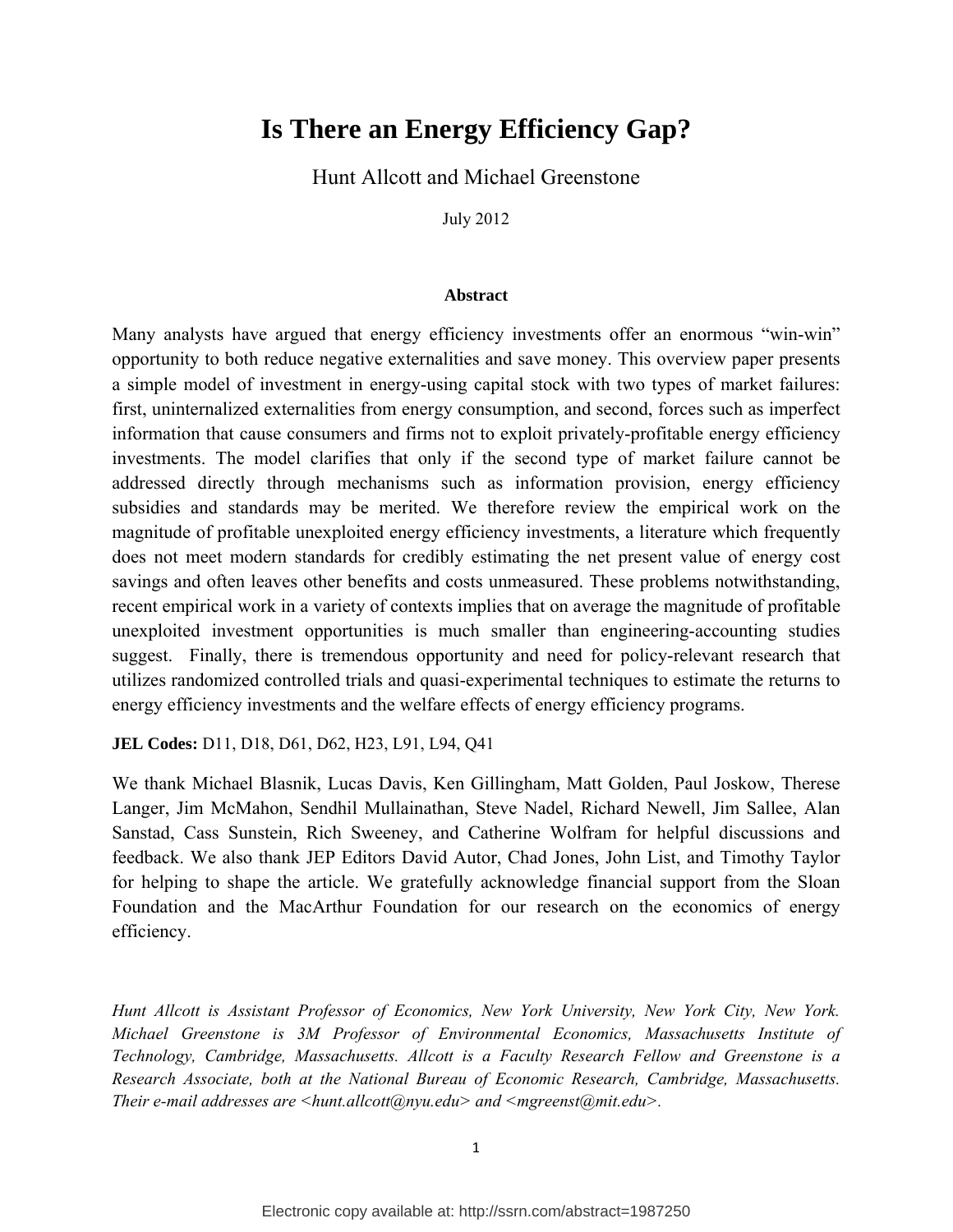Many analysts of the energy industry have long believed that energy efficiency offers an enormous "win-win" opportunity: through aggressive energy conservation policies, we can both save money and reduce negative externalities associated with energy use. In 1979, Pulitzer Prizewinning author Daniel Yergin and the Harvard Business School Energy Project made an early version of this argument in the book *Energy Future*:

If the United States were to make a serious commitment to conservation, it might well consume 30 to 40 percent less energy than it now does, and still enjoy the same or an even higher standard of living . . . Although some of the barriers are economic, they are in most cases institutional, political, and social. Overcoming them requires a government policy that champions conservation, that gives it a chance equal in the marketplace to that enjoyed by conventional sources of energy.

Thirty years later, consultancy McKinsey  $& Co.$  made a similar argument in its 2009 report, *Unlocking Energy Efficiency in the U.S. Economy*:

Energy efficiency offers a vast, low-cost energy resource for the U.S. economy—but only if the nation can craft a comprehensive and innovative approach to unlock it. Significant and persistent barriers will need to be addressed at multiple levels to stimulate demand for energy efficiency and manage its delivery . . . If executed at scale, a holistic approach would yield gross energy savings worth more than \$1.2 trillion, well above the \$520 billion needed through 2020 for upfront investment in efficiency measures (not including program costs). Such a program is estimated to reduce end-use energy consumption in 2020 by 9.1 quadrillion BTUs, roughly 23 percent of projected demand, potentially abating up to 1.1 gigatons of greenhouse gases annually.

In economic language, the "win-win" argument is that government intervention to encourage energy efficiency can improve welfare for two reasons. First, the consumption of fossil fuels, which comprise the bulk of our current energy sources, causes externalities such as harm to human health, climate change, and constraints on the foreign policy objectives of energy-importing countries. Second, other forces such as imperfect information may cause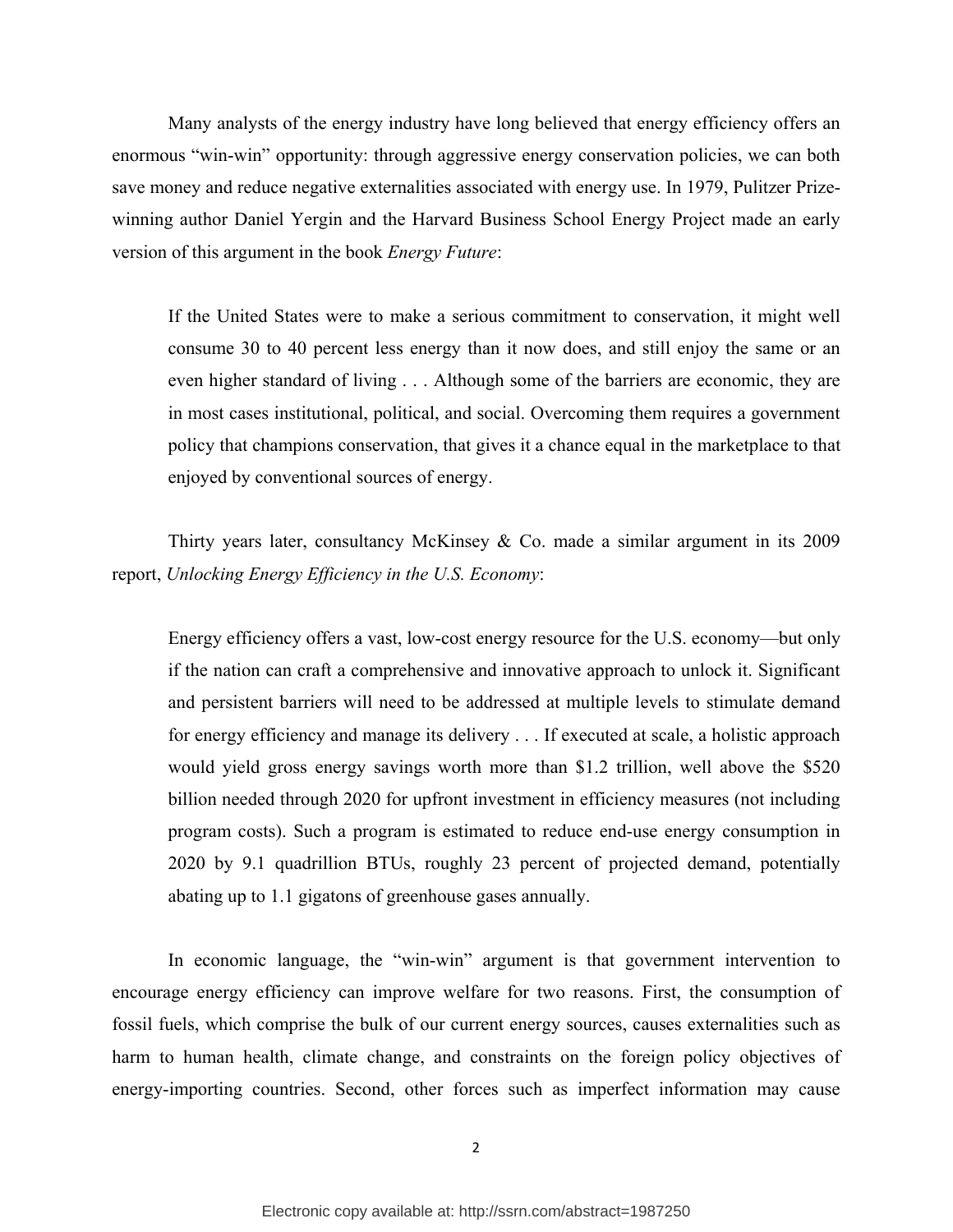consumers and firms not to undertake privately profitable investments in energy efficiency. These forces, which we refer to as "investment inefficiencies," would create what is popularly called an Energy Efficiency Gap: a wedge between the cost-minimizing level of energy efficiency and the level actually realized. Yergin, McKinsey & Co., and other analysts have argued that this gap represents a significant share of total energy use: in their view, the ground is littered with \$20 bills that energy consumers have failed to pick up.

The energy efficiency policy debate often comingles these two types of market failures energy use externalities and investment inefficiencies—causing imprecision in research questions and policy goals. In this paper, we distinguish between the two market failures and clarify their separate policy implications. If energy use externalities are the only market failure, it is well known that the social optimum is obtained with Pigouvian taxes or equivalent cap-andtrade programs that internalize these externalities into energy prices, and that substitute policies are often much less economically efficient. If investment inefficiencies also exist, the first-best policy is to address the inefficiency directly: for example, by providing information to imperfectly informed consumers. However, when these interventions are not fully effective and investment inefficiencies remain, policies that subsidize or mandate energy efficiency might increase welfare. The central economic question around energy efficiency is thus whether there are investment inefficiencies that a policy could correct—in other words, "Is there an Energy Efficiency Gap?"

We examine two classes of evidence on the existence and magnitude of investment inefficiencies that could cause the Energy Efficiency Gap. First, we examine choices made by consumers and firms, testing whether they fail to make investments that would increase utility or profits. Second, we focus on specific investment inefficiencies, testing for evidence consistent with each. After presenting the evidence, we discuss policy implications. Throughout the paper, we highlight how the economics of energy efficiency connects to important questions in other applied micro fields, including behavioral economics, industrial organization, and development microeconomics.

Three key conclusions arise. First, although there is a long literature assessing investment inefficiencies related to energy efficiency, this body of evidence frequently does not meet modern standards for credibility. A basic problem is that much of the evidence on the energy cost savings from energy efficiency comes from engineering analyses or observational studies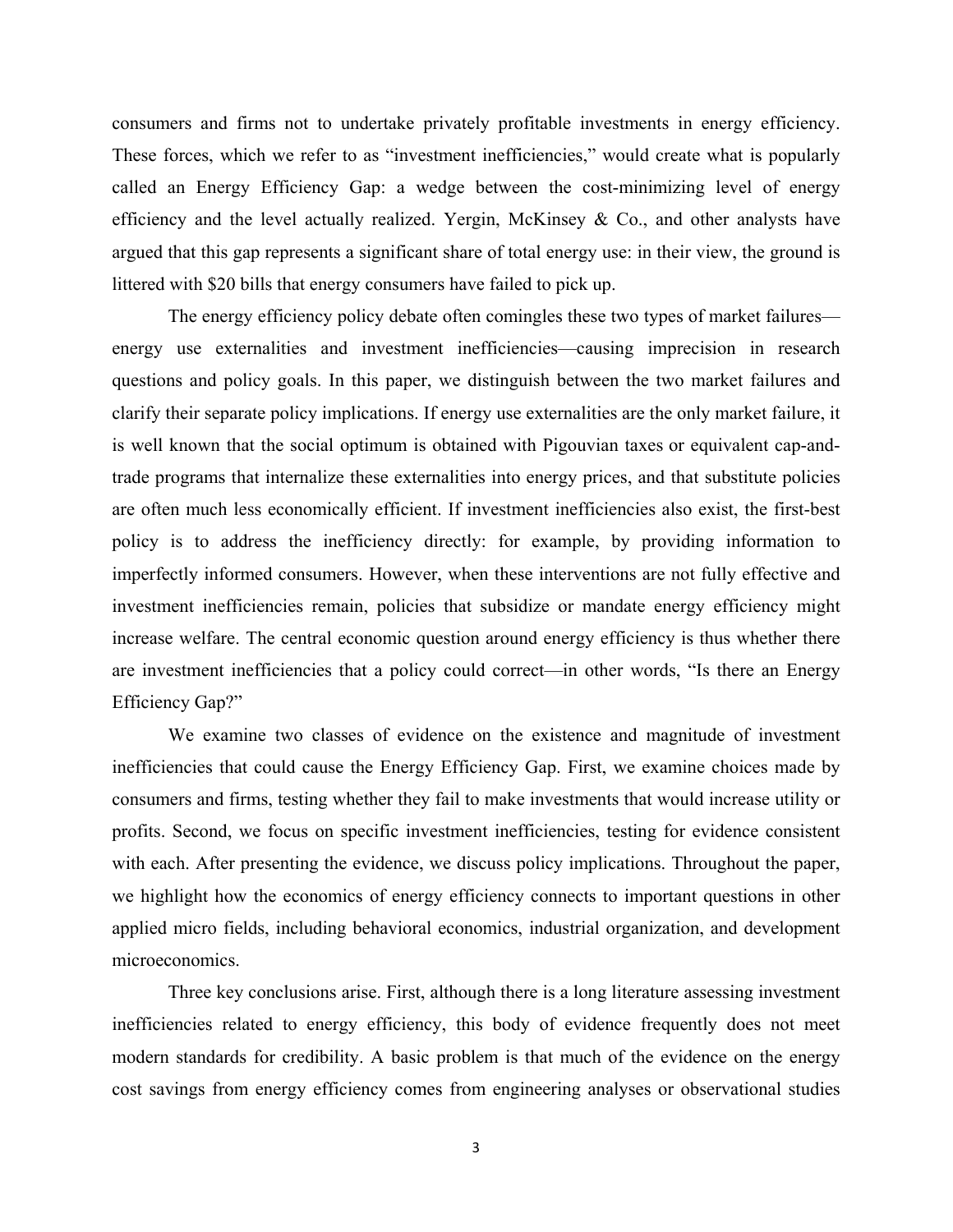that can suffer from a set of well-known biases. Furthermore, even if the energy cost savings were known, energy efficiency investments often have other unobserved costs and benefits, making it difficult to assess welfare effects. This problem is general to other economic applications: in order to argue that an agent is not maximizing an objective function, the analyst must credibly observe that objective function in full. We believe that there is great potential for a new body of credible empirical work in this area, both because the questions are so important and because there are significant unexploited opportunities for randomized controlled trials and quasi-experimental designs that have advanced knowledge in other domains.

Second, when one tallies up the available empirical evidence from different contexts, it is difficult to substantiate claims of a pervasive Energy Efficiency Gap. Some consumers appear to be imperfectly informed, and the evidence suggests that investment inefficiencies do cause an increase in energy use in various settings. However, the empirical magnitudes of the investment inefficiencies appear to be smaller, indeed substantially smaller, than the massive potential savings calculated in engineering analyses such as McKinsey & Co. (2009).

Third, because consumers are quite heterogeneous in the degree of their investment inefficiencies, it is crucial to design targeted policies. Subsidizing energy efficient durables, for example, changes relative prices for all consumers. While this policy will increase welfare for some consumers, such benefits must be traded off against distortions to consumers not subject to inefficiencies. Policy evaluations must therefore consider not just how much a policy increases energy efficiency, but what types of consumers are induced to become more energy efficient. Welfare gains will be larger from a policy that preferentially affects the decisions of consumers subject to investment inefficiencies.

### **Background Facts on Energy Demand**

#### **Overview of Energy Demand and Energy Efficiency**

Table 1 presents the breakdown of total energy demand across the sectors of the U.S. economy. Much of our discussion focuses on household energy use and personal transportation instead of commercial and industrial energy use, because these are areas where inefficiencies of imperfect information might be more severe. In 2007, the average U.S. household spent \$2,400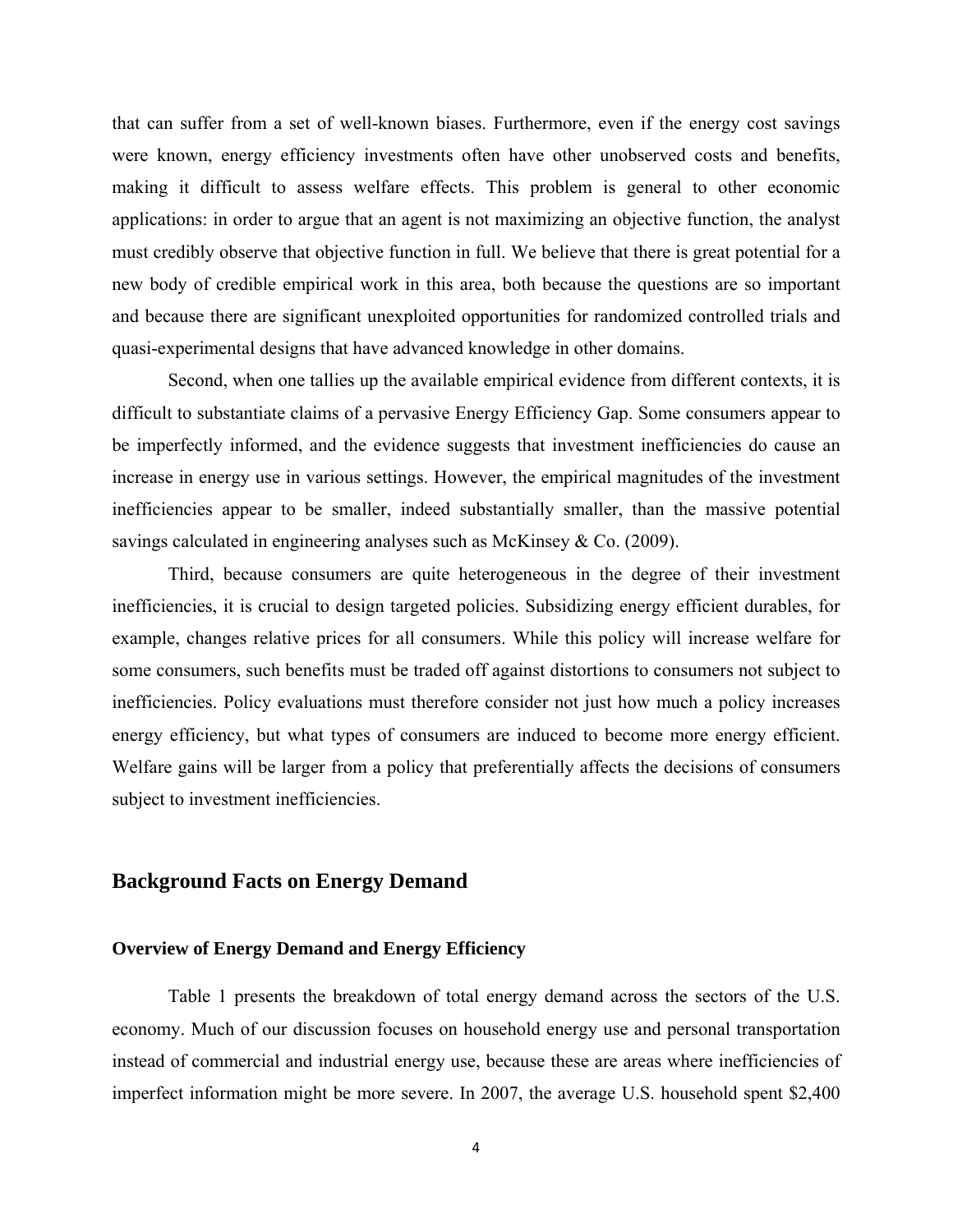on gasoline for their autos and another \$1,900 on natural gas, electricity, and heating oil (U.S. Bureau of Labor Statistics, 2007). Of this latter figure, heating and cooling are the most significant end uses, which suggests that they may also be the areas where energy conservation could have the largest effect.

The smaller the variance in energy costs across products relative to the total purchase price, the more likely it is that consumers will choose to remain imperfectly informed about, or inattentive to, these costs (Sallee, 2011). Figure 1 shows the lifetime energy cost of a selection of energy-using durables, discounted at 6 percent over each good's typical lifetime, as well as the ratio of energy cost to the purchase price. For example, if gasoline costs \$3 per gallon, lifetime gasoline costs are \$19,000 for a typical pickup truck, or 83 percent of the purchase price, and \$10,000 for a relatively energy efficient sedan, or about 66 percent of purchase price. Typical lifetime energy costs are five times greater than purchase prices for air conditioners and 12 times greater for incandescent light bulbs, but only about one-third of purchase price for a typical refrigerator.

The most aggregate measure of energy efficiency is the ratio of GDP to total energy use, with different energy sources combined using common physical units. As shown in Figure 2, U.S. "energy productivity" per unit of GDP is 2.4 times higher than in 1949. Various factors drive this continual improvement, including compositional changes in the economy toward lessenergy-intensive industries, energy efficiency policies, and other forces that drive total factor productivity growth. Energy prices also induce factor substitution and technical change: the figure suggests this effect, showing that the fastest improvements in energy productivity were in the 1970s and the most recent 15 years, both periods of relatively high energy prices. The figure also shows that U.S. energy productivity has grown faster than total factor productivity since the beginning of that data series in 1987, meaning that through some combination of directed technical change and factor substitution, the United States is economizing on energy faster than it is economizing on other factors. The U.S. economy is more energy intensive than other OECD countries, although it has improved more quickly since 1980, and less energy intensive than the set of low- and middle-income countries. In sum, the U.S. economy is progressively becoming less energy intensive, although this is uninformative about whether the United States is at or near the economically efficient level of energy efficiency.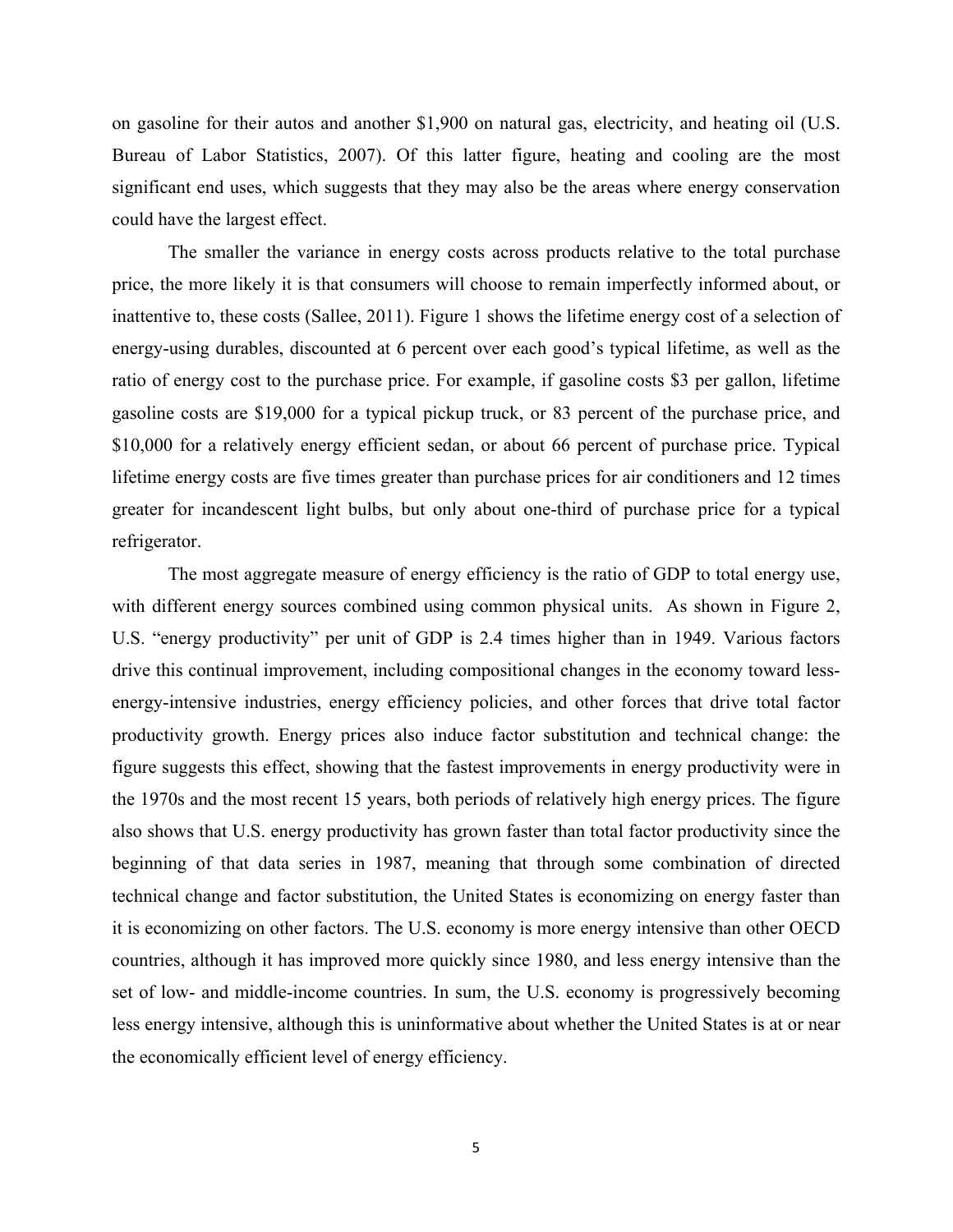#### **Energy Efficiency Policy in the United States**

The United States has enacted a wide array of policies to encourage energy efficiency, many of which were originally promulgated during the energy crises of the 1970s. Table 2 presents the most significant of these policies, along with some measure of their annual costs. Auto industry policies include: Corporate Average Fuel Economy (CAFE) standards, which require that the new cars and trucks sold by each auto manufacturer meet a minimum average rating based on miles-per-gallon; tax credits of up to \$3,400 for hybrid vehicle buyers; and "gas guzzler taxes" ranging from \$1,000 to \$7,700 on the sale of passenger cars with low fuel economy. There are a series of national-level minimum energy efficiency standards for household appliances, such as refrigerators, air conditioners, and washing machines. Additionally, many states have building codes that encourage energy efficiency by, for example, stipulating minimum amounts of required insulation. Furthermore, electricity bill surcharges fund billions of dollars of utility-managed "demand-side management" programs, which include subsidized residential and commercial energy audits, energy efficiency information provision, and subsidies for energy efficient appliances and other capital investments.

"Weatherization" is frequently used as a general term for a set of residential energy efficiency investments primarily including wall and attic insulation, improved heating, ventilation and air conditioning systems, and "air-sealing," which reduces the leakage of hot or cold outside air. Through the Weatherization Assistance Program, the federal government transfers \$250 million annually to state agencies to weatherize approximately 100,000 lowincome homes. Weatherization funding grew significantly due to the 2009 American Recovery and Reinvestment Act. In total, that legislation and related economic stimulus bills included \$17 billion in energy efficiency spending, including non-low-income weatherization programs, automobile and appliance cash-for-clunkers programs with energy efficiency requirements on new models, and other grants to state programs.

In this paper, the phrase "energy efficiency policies" refers to this set of subsidies and standards that directly encourage investment in energy efficient capital stock but do not directly affect energy prices. Although gasoline taxes, cap-and-trade programs, or other policies that affect energy prices will of course also increase investment in energy efficient capital stock, these policies that act through energy prices are conceptually distinct in our policy analysis.

6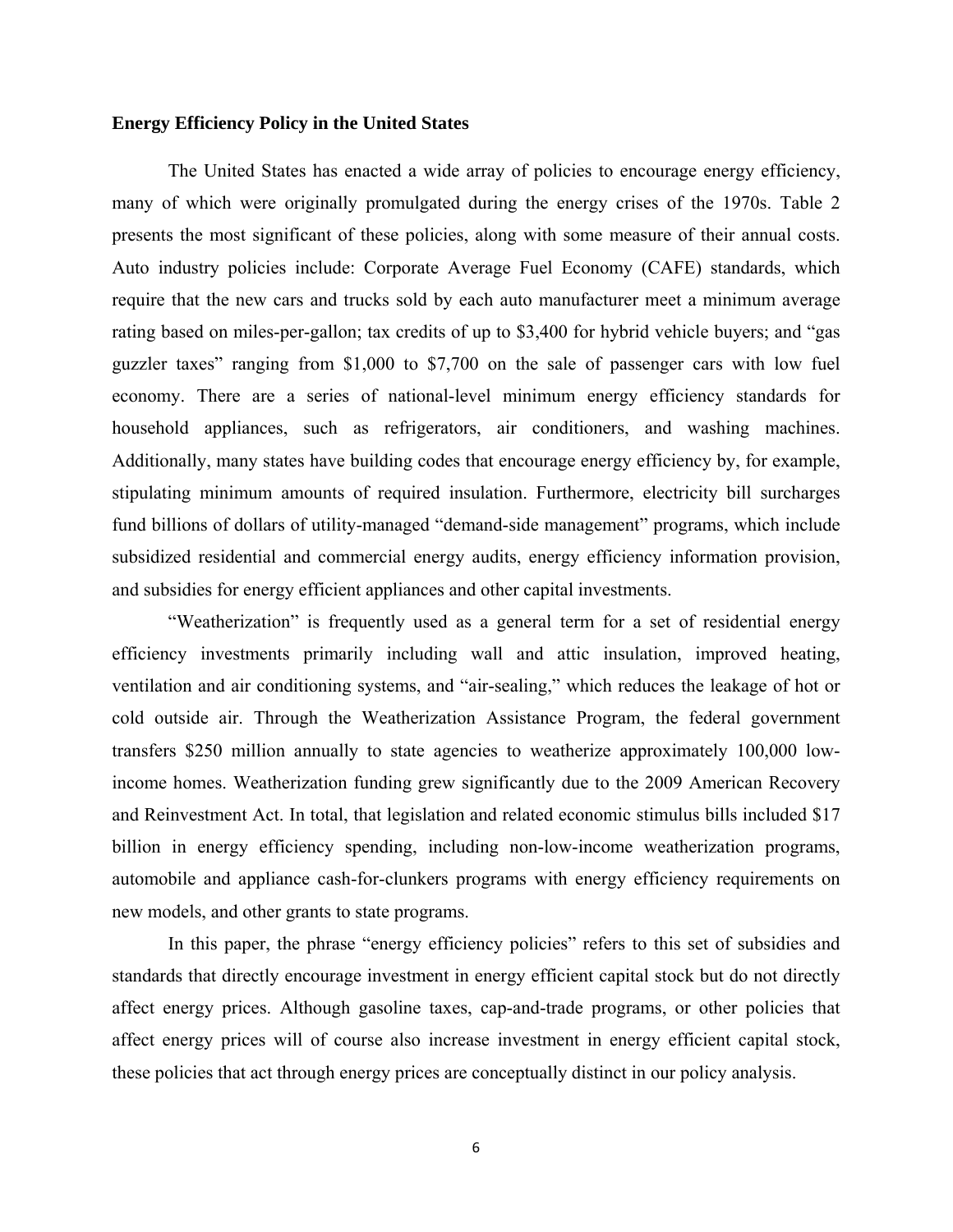## **A Model of Investment in Energy Efficiency**

The basic economics of energy efficiency are captured by a model in which an agent, either a profit-maximizing firm or utility-maximizing consumer, chooses between two different versions of an energy-using durable good such as an automobile, air conditioner, or light bulb.<sup>[1](#page-7-0)</sup> This setup can also represent a choice of whether to improve the energy efficiency of an existing building, for example through weatherization. In the first period, the agent chooses and pays for capital investments. In the second period, the consumer uses the good and incurs energy costs.

The two different goods are denoted 0, for the energy inefficient baseline, and 1, for the energy efficient version. They have energy intensities  $e_0$  and  $e_1$ , respectively, with  $e_0 > e_1$ . The energy efficient good has incremental upfront capital cost *c* > 0 and unobserved incremental opportunity cost or utility cost ξ. The variable ξ could either be positive (an unobserved cost) or negative (an unobserved benefit). The private cost of energy is *p*, and the risk-adjusted discount rate between the two periods is  $r > 0$ . The variable *m* depends represents an agent's taste for usage of the durable good; a high *m* reflects an air conditioner user in a hot climate or a car owner who drives a long way to work. The variable *m* is implicitly a function of energy prices: as energy prices rise, the cost of utilization increases, so utilization decreases. We index *m*i to explicitly recognize that it varies across agents, although in practice ξ and *p* will also vary.

In the basic case, an agent's willingness-to-pay for the energy efficient good is the discounted energy cost savings net of unobserved costs. Agent *i* will choose the energy efficient good if and only if willingness to pay outweighs the incremental capital costs:

$$
pm_{i}(e_{0}-e_{1})/(1+r)-\xi > c.
$$
 (1)

<span id="page-7-0"></span><sup>&</sup>lt;sup>1</sup> The model presented here is an adaptation of the model in Allcott, Mullainathan, and Taubinsky (2011). It resembles a generalized Roy model. It abstracts away from factors which may be relevant in some settings, including the irreversibility of some energy efficiency investments and uncertainty over energy costs (Dixit and Pindyck, 1994; Hassett and Metcalf, 1993) and explicit models of imperfect information in the purchase or resale of the good.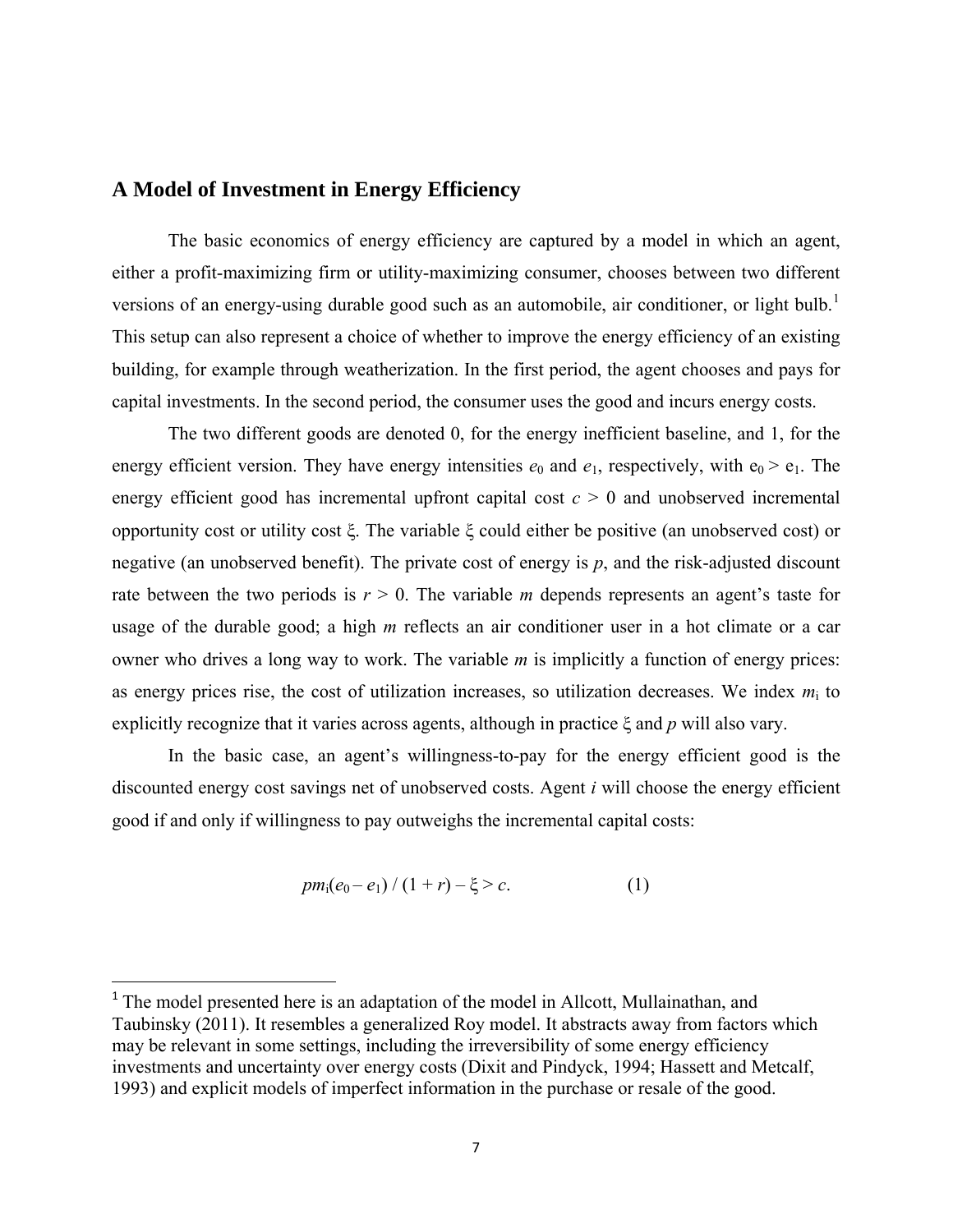To capture the essence of the Energy Efficiency Gap, we introduce the parameter  $\gamma$ , which is an implicit weight on the energy cost savings in the agent's decision. Now, the agent chooses the energy efficient good if and only if:

$$
\gamma pm_i(e_0 - e_1) / (1 + r) - \xi > c. \tag{2}
$$

For the purpose of determining the effects of subsidizing the energy efficient good, the  $\gamma$ parameter is a sufficient statistic for all investment inefficiencies. As we will discuss later in more detail, there are several distinct types of investment inefficiencies. First, agents may be unaware of, imperfectly informed about, or inattentive to energy cost savings. Second, agents may be themselves perfectly informed but unable to convey costlessly the energy intensity  $e_1$  of an improved house or apartment they are selling or renting to others. Third, credit markets may be imperfect, meaning that agents may not have access to credit at the risk-adjusted discount rate *r*. <sup>[2](#page-8-0)</sup> The  $\gamma$  parameter is conceptually related to what others have called an "implied discount" rate," which is the discount rate that rationalizes the tradeoffs that agents make between upfront investment costs and future energy savings.

It is often asserted that  $\gamma$  < 1, meaning that investment inefficiencies cause agents to value discounted energy cost savings less than upfront costs. Notice that when this is the case, some agents do not choose the energy efficient good despite the fact that this would be profitable at current energy prices. Formally, asserting that there is an "Energy Efficiency Gap" is exactly equivalent to asserting that there are investment inefficiencies and  $\gamma$  < 1. Of course, in some settings it might be that  $\gamma > 1$ .

Other than the investment inefficiencies captured by  $\gamma$ , the additional element of the "win-win argument" is that there are additional social costs from energy use that are not internalized into energy prices. We denote this uninternalized externality by φ. In the social optimum, the agent adopts the energy efficient good if:

$$
(p + \varphi)m_i(e_0 - e_1) / (1 + r) - \xi > c.
$$
 (3)

<span id="page-8-0"></span> $2^2$  Credit constraints are a frequently discussed investment inefficiency. Although we note the issue in theory, there is not much empirical evidence in the context of energy efficiency, so we will not discuss it further.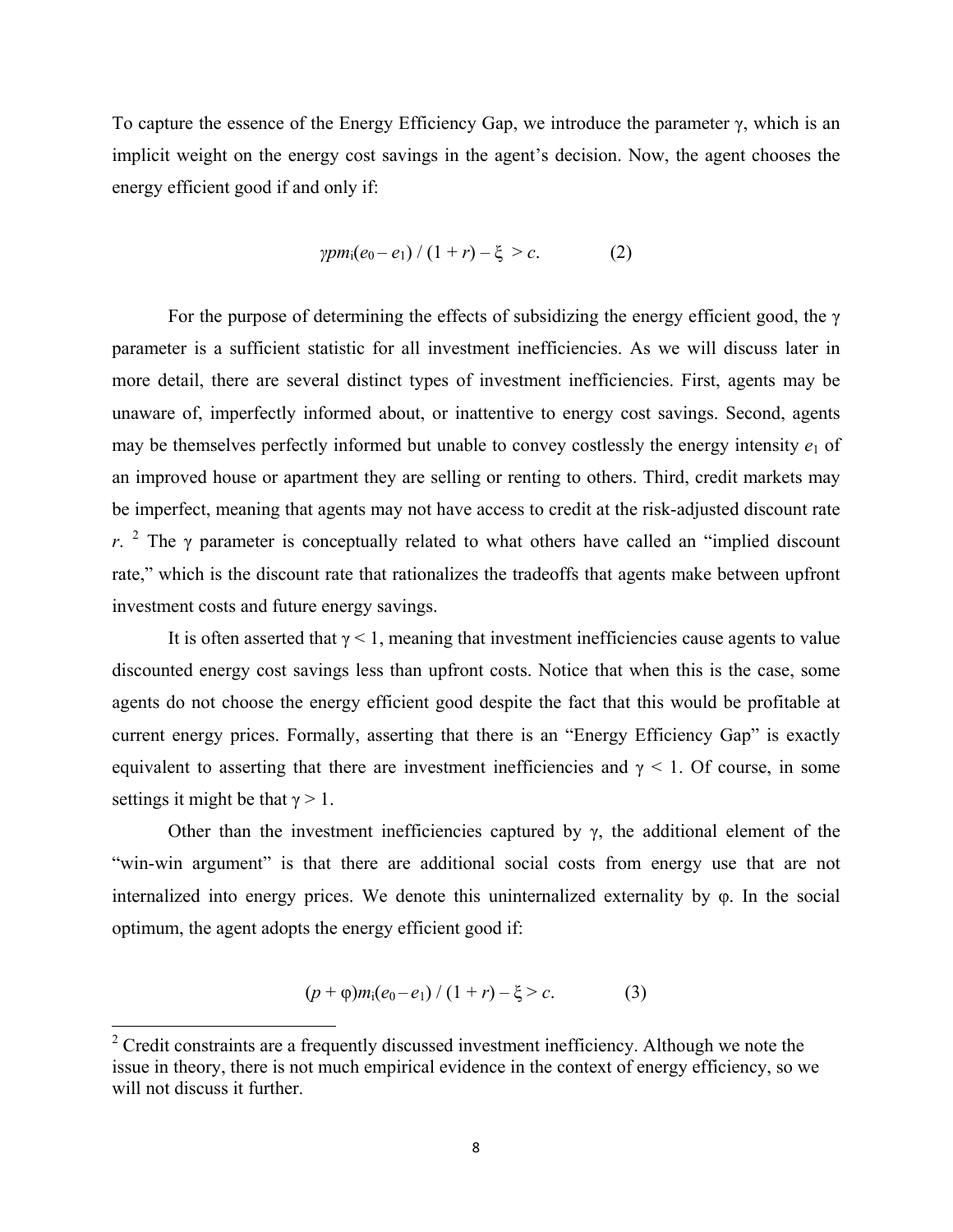The social optimum differs from the agent's choice in the previous equation for two reasons. First, the allocation accounts for the externality φ. Second, the allocation is not affected by investment inefficiencies, so  $\gamma = 1$ .

Figure 3 illustrates the three cases. The figure's horizontal axis represents the quantity of the energy efficient good that is purchased, while the vertical axis shows the incremental costs and benefits of purchasing that good. The height of a demand curve at each point reflects some individual agent's willingness-to-pay from the left-hand side of a corresponding equation above. The agents on the left side of the figure, with higher willingness-to-pay, tend to have high usage *m*, low unobserved cost ξ, and high energy price *p*.

The lowest demand curve, denoted *D*, reflects the case in the second equation with both investment inefficiencies ( $\gamma$  < 1) and uninternalized energy use externalities. In this case, the market equilibrium is at point *a*, the intersection of demand curve *D* with incremental cost *c*. Demand curve *D*' reflects the case in the first equation with no investment inefficiencies, but energy still priced below social cost. Demand curve *D*<sup>"</sup> reflects the social optimum in the third equation, where there are no investment inefficiencies and energy prices include externality φ. Adding a Pigouvian tax on energy consumption (based on the energy source's pollution content) increases willingness-to-pay more for the consumers on the left of the figure with higher utilization, so demand curve *D*'' rotates clockwise relative to demand curve *D*'. The first-best equilibrium is point *d*, where *D*'' intersects incremental cost *c*.

From a policy perspective, it is crucial to distinguish the two types of market failures, energy use externalities and investment inefficiencies. The reason derives from the general principle that policies should address market failures as directly as possible. If there are no investment inefficiencies but energy prices are below social cost due to uninternalized energy use externalities, demand is represented by *D*'. This causes a distortion both in the purchase and in the utilization of energy-using durables: for example, consumers buy too many gas guzzlers and drive them too much. A Pigouvian tax of amount  $\varphi$  on energy (on gas, in the example) would give both the socially optimal quantity demanded (*q*'') of the energy efficient good and the socially optimal utilization. By contrast, as long as utilization is not fully price-inelastic, a subsidy for the energy efficient good does not achieve the first best. While this could move quantity demanded to *q*'', consumers would not face the true social cost of energy when deciding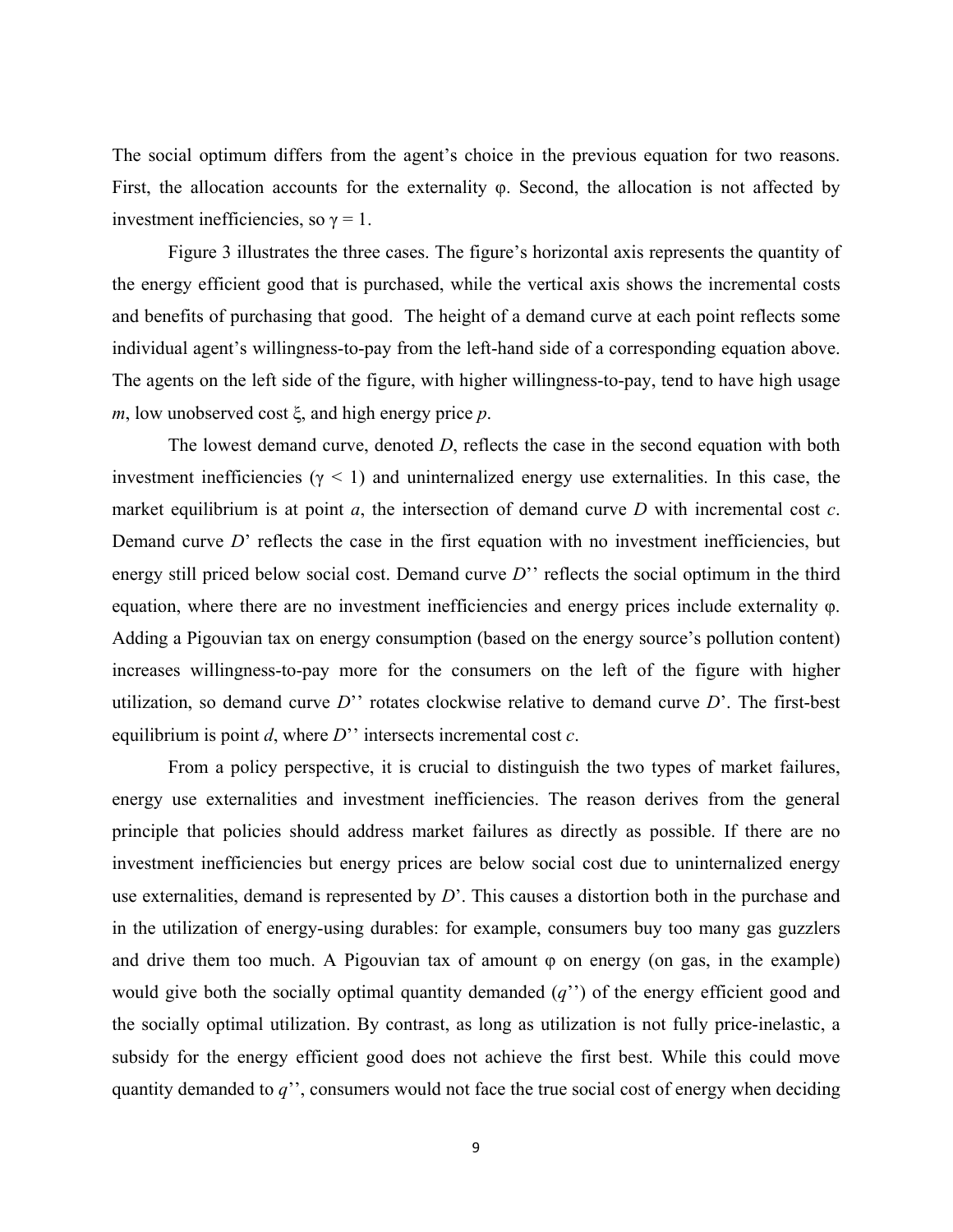how much to use the good: consumers would buy the right number of gas guzzlers but still drive them too much.

Many investment inefficiencies, on the other hand, distort purchases but not utilization. If there are investment inefficiencies but no uninternalized energy use externalities, the optimal corrective policy affects purchases, but not utilization. For example, Allcott, Mullainathan, and Taubinsky (2012) show that when consumers have homogeneous  $\gamma$  < 1 and vary only in utilization  $m_i$ , the first-best policy involves a subsidy for the energy efficient good.<sup>[3](#page-10-0)</sup> In Figure 3, that optimal subsidy would move quantity demanded from *q* to *q*'. Notice that an energy tax could potentially also correct the investment inefficiency, giving the same marginal consumer at *q*'. However, as long as utilization is not fully inelastic, an energy tax that gives price above social cost (to correct the investment inefficiency), would cause consumers to reduce utilization below the first-best level: consumers would buy the right number of gas guzzlers and then drive them too little.

Putting these arguments together, when there are distortions from both uninternalized energy use externalities and investment inefficiencies, the first-best policy involves both Pigouvian taxes on energy and a second mechanism to increase quantity demanded of the energy efficient good. This second mechanism may be a subsidy for the energy efficient good, although as we will discuss later in the paper, heterogeneity in the investment inefficiency  $\gamma$  makes subsidies potentially less desirable.

How can this framework be used for cost–benefit analysis? Consider first adding the subsidy in isolation, without any Pigouvian tax on energy. When there are investment inefficiencies, the original marginal consumer at quantity *q* gains amount *af* from being induced to buy the energy efficient good. In fact, there are allocative gains from inducing each of the consumers between *q* and *q*' to purchase the energy efficient good, as each of these consumers has benefits that are larger than incremental cost *c*. The total private welfare gains are illustrated by the triangle *abf*. If a Pigouvian tax on energy is added to this subsidy, then the total social welfare gain is illustrated by the triangle *adg*.

These benefits are then compared against the costs of the policy. A subsidy involves a transfer of public funds to consumers of amount *hbjk*, as illustrated by the shaded rectangle. If

<span id="page-10-0"></span><sup>&</sup>lt;sup>3</sup> Heutel (2011) obtains a comparable result using a different model of investment inefficiencies.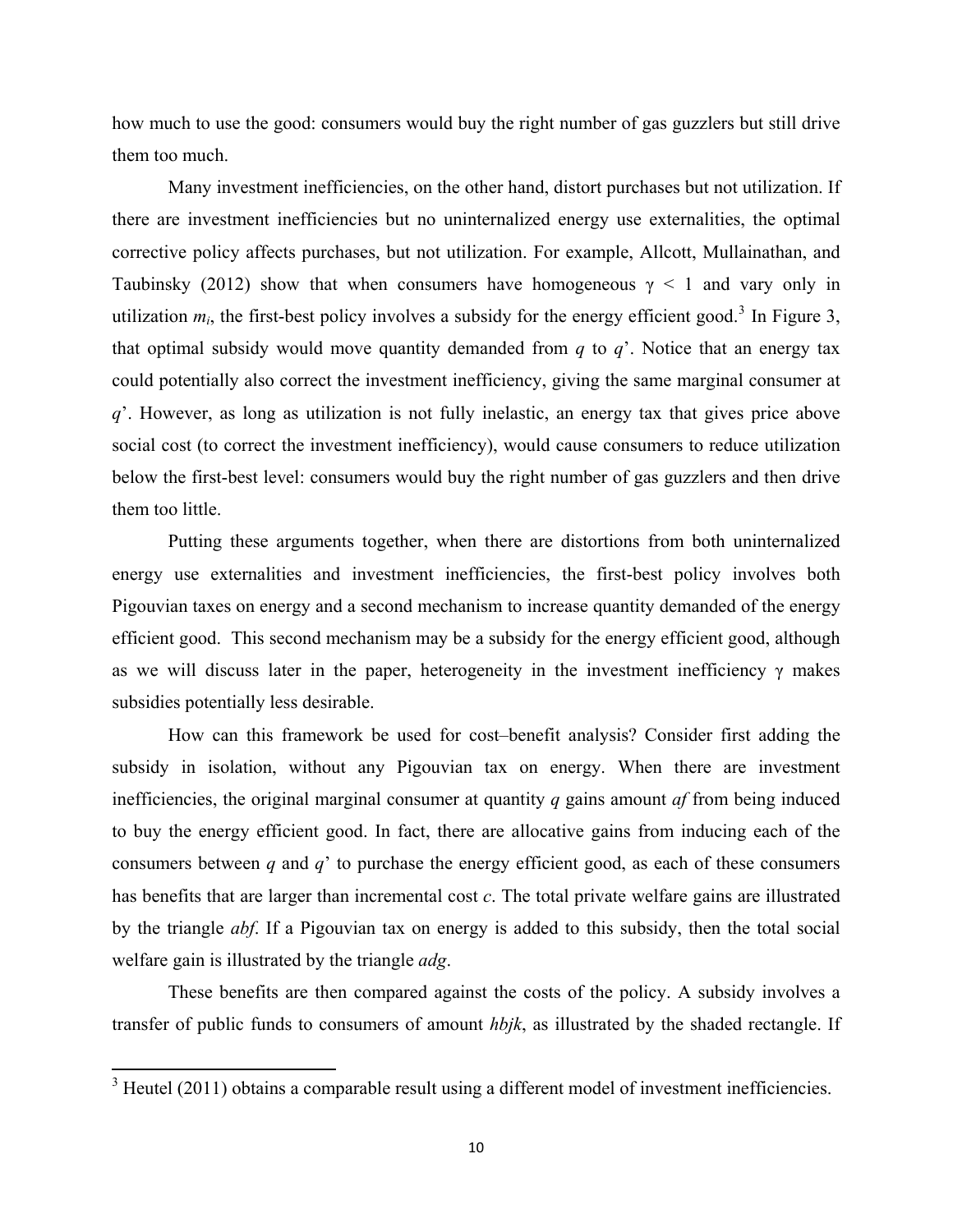those funds could otherwise be used to lower labor taxes, the deadweight loss of these taxes would be included as a social cost, along with any other costs of administering the subsidy.<sup>[4](#page-11-0)</sup> Similarly, an information program that moved demand from *D* to *D*' would also increase private welfare by *abf*, and this welfare gain would be traded off with the costs of implementation. For any policy, it will be an empirical question whether the costs exceed the benefits, and whether the net benefits are larger than alternative policies. This approach to assessing net welfare benefits is the appropriate test of whether energy efficiency policies are socially beneficial when Pigouvian taxes are also available to correct energy use externalities.

To summarize, this section has analyzed two forces that can cause behavior to differ from the social optimum: energy use externalities and investment inefficiencies. If there are energy use externalities but no investment inefficiencies, ideally only Pigouvian taxes would be used. If there are investment inefficiencies, energy efficiency policies such as subsidies for energy efficient capital stock might have benefits that outweigh their costs. If there are both investment inefficiencies and energy use externalities, then Pigouvian taxes should be used in combination with some welfare-improving energy efficiency policy. The central economic questions are thus whether there are investment inefficiencies, and if so, whether the benefits of a corrective policy outweigh its costs.

In the next section, we will examine choices by consumers and firms to adopt or not adopt energy efficient technologies and attempt to infer whether there is an Energy Efficiency Gap. When there are no investment inefficiencies, agents' choices are governed by the first equation above, and unobserved factors such as costs ξ or utilization *m* can be inferred from their decisions. Some analysts have relied heavily on this framework in explaining away an apparent Energy Efficiency Gap, with an argument along the lines that "agents are well-informed, so if they are not energy efficient, then it must be that the unobserved costs of energy efficiency are large." The analysis is more difficult when there might be investment inefficiencies. In that case, we now must know everything about agents' objective functions to estimate the size of  $\gamma$ .

Three types of problems will pervade the analyses we review in the next section. First, factors that are difficult to observe or quantify, as denoted by ξ in our model above, will be potentially very relevant. Second, estimates of the net present value of energy cost savings are

<span id="page-11-0"></span><sup>&</sup>lt;sup>4</sup> Analogously, a Pigouvian tax brings in public funds that can be used to lower labor taxes, which should be counted as an additional benefit (Bovenberg and Goulder, 1996).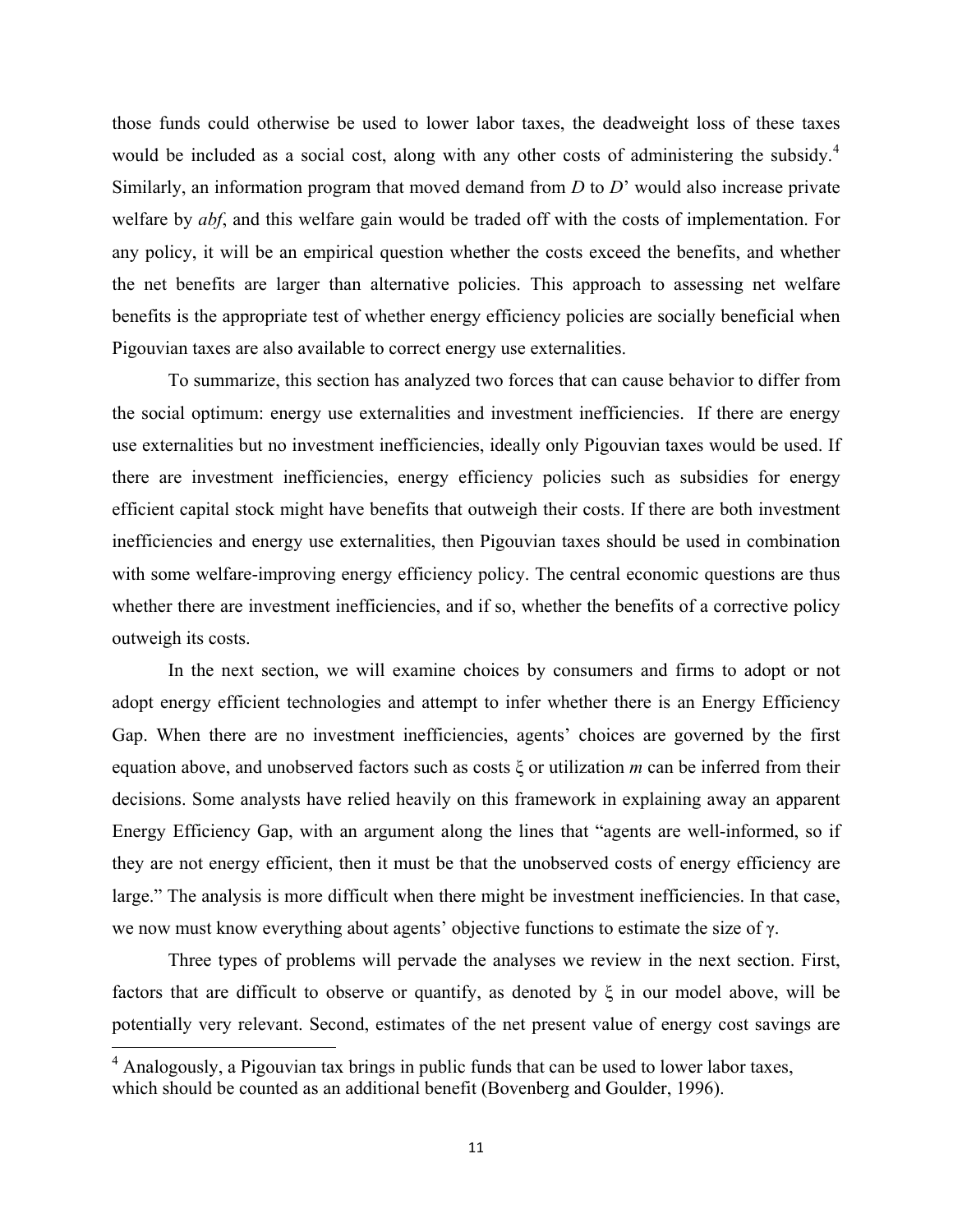often questionable. Depending on the setting, this could be because the analyst does not know the change in energy intensity  $(e_0 - e_1)$ , the utilization *m*, or the appropriate discount rate *r*. Third, there is often substantial heterogeneity across consumers in utilization and unobserved costs, meaning that average returns for adopters might be uninformative about average returns for non-adopters or returns for the marginal adopter.

These empirical problems directly parallel other economic contexts. Consider, for example, the question of whether farmers in developing countries could profitably adopt agricultural technologies such as fertilizer and high-yielding variety seeds. These technologies have unobserved costs, such as increased labor inputs (Foster and Rosenzweig, 2010). It is difficult to know the resulting increase in profits without randomized controlled trials, as in Duflo, Kremer, and Robinson (2011). Also, the substantial heterogeneity in costs and gross returns means that the fact that adopters have high returns does not imply that non-adopters are foregoing a profitable investment (Suri, 2011).

#### **Evidence on Returns to Energy Efficiency Investments**

In this section, we analyze the evidence on whether consumers and firms leave profitable energy efficiency investments on the table. There are four categories of evidence: engineering estimates of returns to potential investments, empirical estimates of returns to observed investments, the cost effectiveness of energy conservation programs run by electric utilities, and estimated demand patterns for energy-using durables.

#### **Engineering Estimates of Energy Conservation Cost Curves**

While the McKinsey & Co. (2009) study quoted in our introduction has garnered substantial attention, it is preceded by a long literature that uses engineering cost estimates to construct "supply curves" for energy efficiency (for example, Meier, Wright, and Rosenfeld 1983; ACEEE 1989; Goldstein, Mowris, Davis, and Dolan 1990; Koomey et al. 1991; Brown, Levine, Romm, Rosenfeld, and Koomey 1998; National Academy of Sciences 1992; Rosenfeld, Atkinson, Koomey, Meier, Mowris, and Price 1993; Stoft 1995; Blumstein and Stoft 1995; Brown, Levine, Short, and Koomey 2001). The basic approach in such studies is to calculate the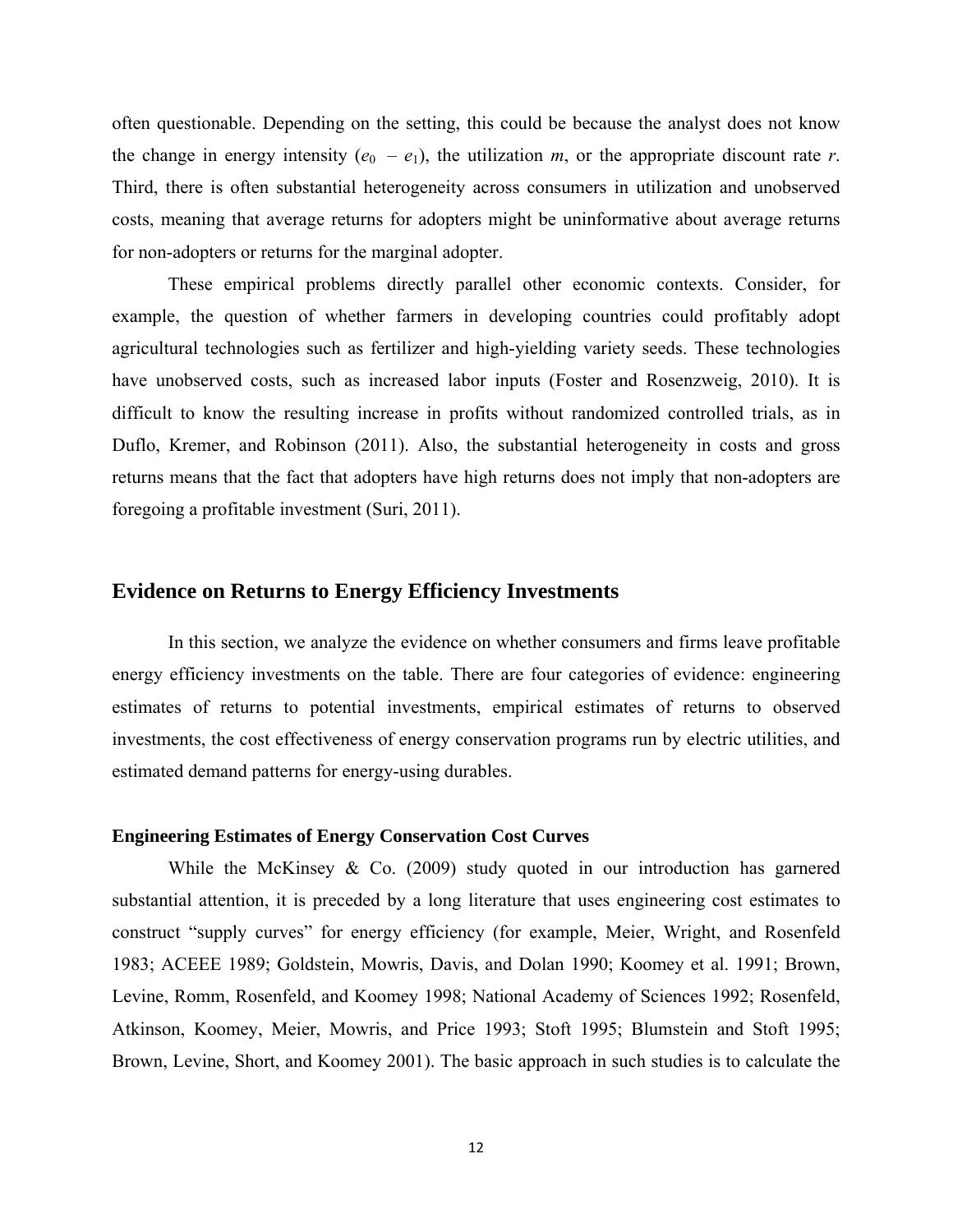net present value of a set of possible energy efficiency investments given assumed capital costs, energy prices, investment horizons, and discount rates.

Across many studies from different industries and sectors, a common theme seems to emerge: large fractions of energy can be conserved at *negative* net cost. That is, the studies conclude that consumers and firms are failing to exploit a massive amount of profitable investment opportunities in energy efficiency. For example, a meta-analysis by Rosenfeld, Atkinson, Koomey, Meier, Mowris, and Price (1993) concludes that between 20 and 60 percent of total electricity use, depending on the study and the electricity cost assumption, can be conserved at negative cost. The McKinsey & Co. (2009) analysis quoted in our introduction suggests that 23 percent of U.S. non-transportation energy demand can be eliminated at negative cost. These engineering studies are a large part of the basis for the claims about the Energy Efficiency Gap.

However, it is difficult to take at face value the quantitative conclusions of the engineering analyses as they suffer from the empirical problems introduced in the previous section. First, engineering costs typically incorporate only upfront capital costs and omit opportunity costs or other unobserved factors  $(\xi$  in the model presented earlier). For example, Anderson and Newell (2004) analyze energy audits that the U.S. Department of Energy provides for free to small- and medium-sized enterprises. They find that nearly half of investments that engineering assessments showed would have short payback periods were not adopted due to unaccounted physical costs, risks, or opportunity costs, such as "lack of staff for analysis/implementation," "risk of inconvenience to personnel," or "suspected risk of problem with equipment."

Second, the engineering estimates of energy saved may be faulty. For example, in the context of home energy weatherization, Dubin, Miedema, and Chandran (1986), Nadel and Keating (1991), and others have documented that engineering estimates of energy savings can overstate true field returns, sometimes by a large amount. Even in the two decades since these studies, some engineering simulation models have still not been fully calibrated to approximate actual returns (Blasnik, 2010).

#### **Empirical Estimates of Returns on Investment**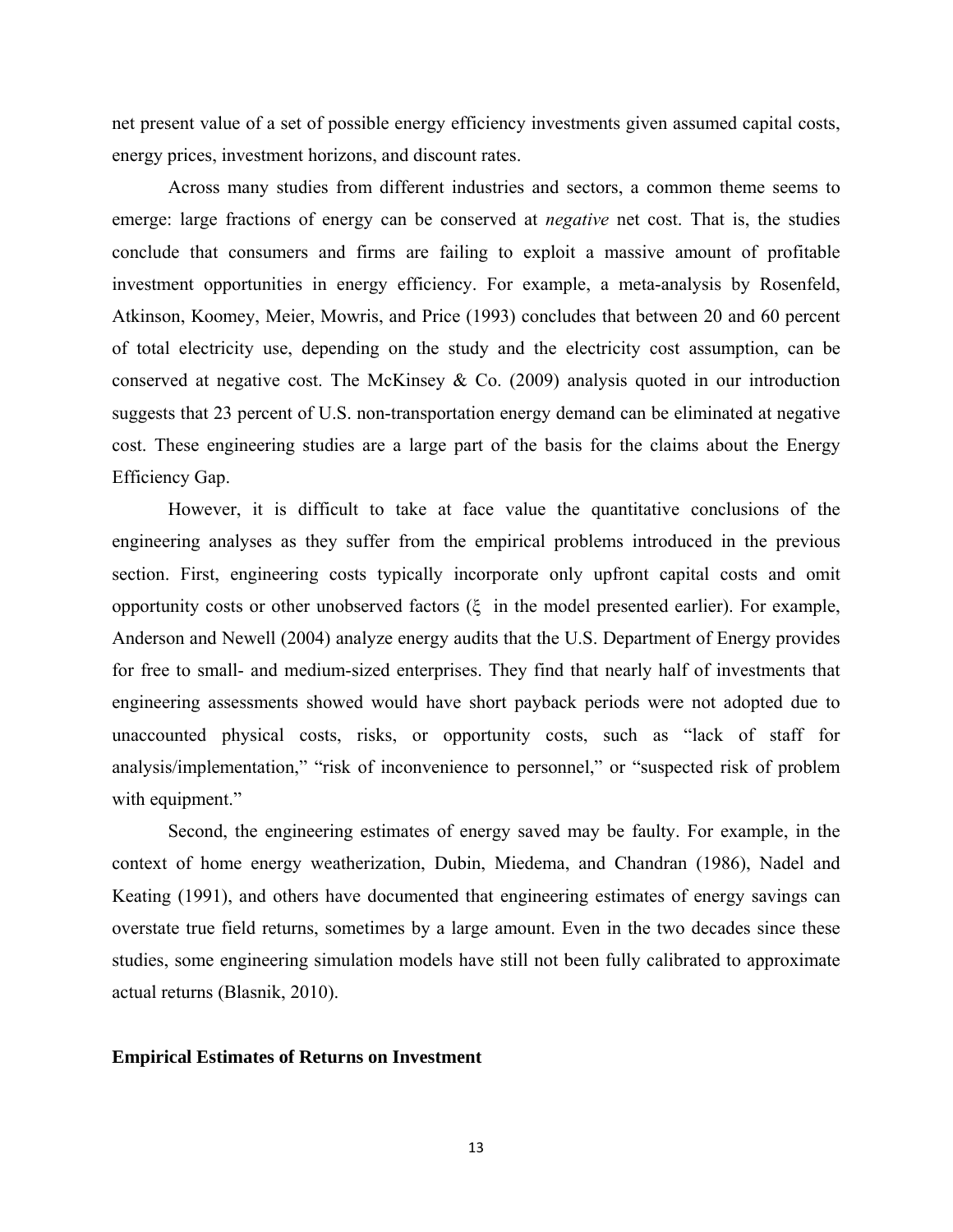Another approach to measuring the Energy Efficiency Gap is to use empirical energy use data to estimate the average returns for the set of consumers that adopt an energy efficient technology. Most of the evidence in this category analyzes the costs and benefits of the Weatherization Assistance Program, which is intended to be both a transfer to low-income homeowners and an energy efficiency investment with positive net returns. The typical empirical analysis compares natural gas billing data in the first year after the weatherization work was done to the year before, using either a statistical correction for weather differences or a nonrandomly selected control group of low-income households. Schweitzer (2005) analyzes 38 separate empirical evaluations of weatherization projects from 19 states from between 1993 and 2005, reweighting them to reflect the observable characteristics of the national Weatherization Assistance Program. The average weatherization job costs \$2,600 and reduces natural gas use by 20 to 25 percent, or about \$260 per year.

As evidence on the Energy Efficiency Gap, such analyses again suffer from the problems introduced in the previous section. First, there are potentially substantial unobserved costs and benefits (the ξ in our model) from weatherization. Weatherization takes time, and for most people it is not highly enjoyable: the process requires one or sometimes two home energy audits, a contractor appointment to carry out the work, and sometimes additional follow-up visits and paperwork. Some benefits are also difficult to quantify: for example, weatherization typically makes homes more comfortable and less drafty. Furthermore, weatherization reduces the cost of energy services such as warmer indoor temperatures on a cold winter day, and this cost reduction causes people to increase their utilization of these services. (In the energy literature, this is called the "rebound effect.") Measuring the change in energy use from weatherization without accounting for the utility gain from an increase in utilization of energy services understates the welfare benefits.

Second, the net present value of energy cost reductions is unknown. The empirical estimates are based on short-term analyses, and the persistence of returns over many years is rarely assessed.<sup>[5](#page-14-0)</sup> If the \$260 annual savings from Schweitzer (2005) are assumed to have a

<span id="page-14-0"></span><sup>&</sup>lt;sup>5</sup> Sumi and Coates (1989) find 14 percent cumulative degradation of energy savings for Weatherization Assistance Program participants in Seattle after the first six years. Additional evidence using more recent data would be valuable, as would information on whether the rate of depreciation changes over time.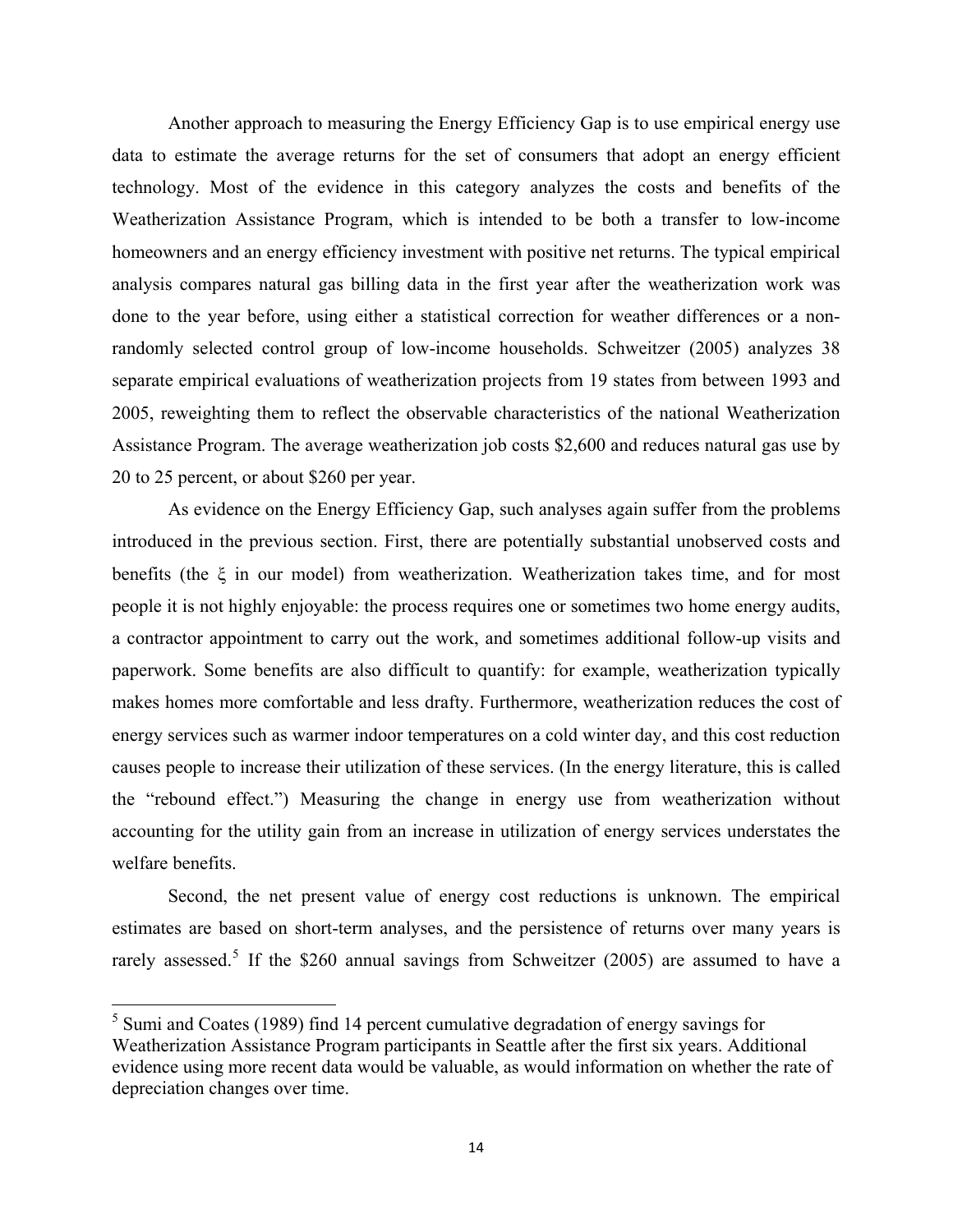lifetime of 10 years or less, then weatherization does not pay back the \$2,600 cost at any positive discount rate. At lifetimes of 15 or 20 years, the discount rate that equates future discounted benefits with current costs (the internal rate of return) is 5.6 or 7.8 percent, respectively. Furthermore, all of the estimates are non-experimental, and households that weatherize may also engage in other unobserved activities that affect energy use. This may be a larger concern with non-low-income weatherization programs, in which homeowners might be more likely to carry out renovations and energy efficiency work at the same time.

Third, the effects of weatherization on energy use are heterogeneous. For example, Metcalf and Hassett (1999) estimate the distribution of returns to attic insulation in the U.S. population using a weather-adjusted difference estimator with nationally representative panel data. The estimated median and mean returns on investment are on the order of 10 percent, and one-quarter of households had returns greater than 13.5 percent. This heterogeneity means that while estimates of average returns for adopters could in principle be meaningful in evaluating the costs and benefits of an existing program, a simple selection model like the one above would imply that the net returns for adopters overstate the net returns for non-adopters. On net, the available evidence seems inconsistent with significant investment inefficiencies in the context of weatherization.

#### **Cost Effectiveness of Energy Conservation Programs**

Many electric utilities run "demand-side management" programs, which largely consist of subsidies to households and firms to purchase energy efficient appliances, air conditioning and heating systems, and other equipment. If these programs can reduce energy use at less than the cost of energy, the argument goes, then there were investment inefficiencies, and the programs should be viewed as welfare-enhancing.

The simplest example of this approach is to divide the annual spending on these programs by utilities' estimates of electricity savings, as in Gillingham, Newell, and Palmer (2006). These estimated savings are typically from engineering estimates of electricity savings or nonexperimental comparisons of energy use between program participants and non-participants. For 2009, U.S. electric utilities reported \$2.255 billion in direct costs and 76.9 terawatt-hours of savings for demand-side management programs, according to the *2009 Electric Power Annual* (EIA 2010, tables 9.6 and 9.7). Dividing these two figures gives a cost effectiveness of 2.9 cents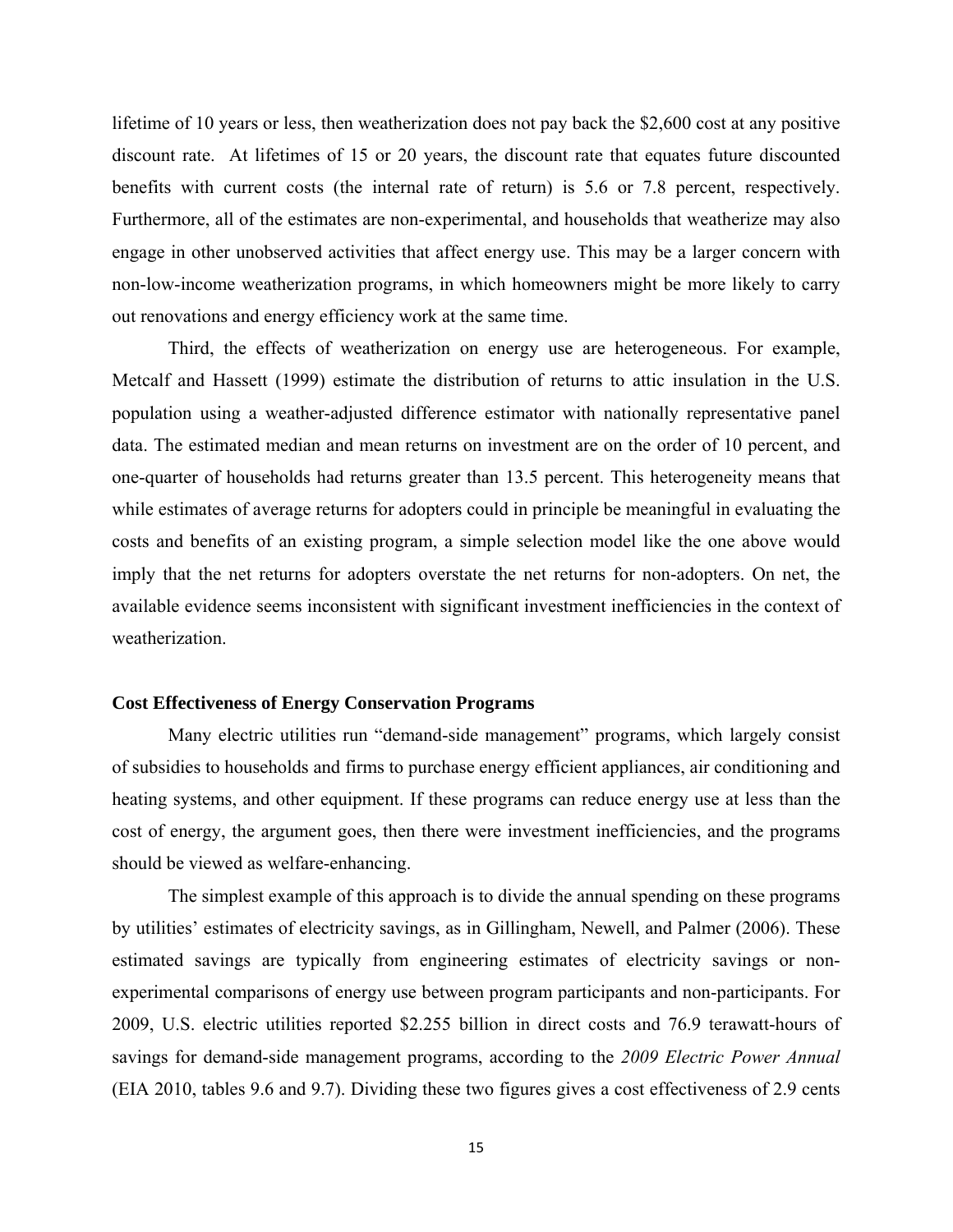per kilowatt-hour (kWh). Friedrich, Eldridge, York, Witte, and Kushler (2009) also use utilities' estimates of electricity savings to calculate a cost effectiveness of 2.5 cents per kilowatt-hour.

Analyses such as these suffer from the same problems introduced in the previous section. First, the reported "costs" are typically costs to the utility, not including costs incurred by program participants, which may be almost as large (Nadel and Geller, 1996; Joskow and Marron, 1992; Eto, Kito, Shown, and Sonnenblick 1995; Friedrich, Eldridge, York, Witte, and Kushler 2009). Second, energy savings are estimated using engineering analyses or observational data, and it is difficult to establish a credible counterfactual level of energy use in the absence of the program. The most rigorous solution is to use randomized controlled experiments to evaluate demand-side management programs. The feasibility of this approach is demonstrated by recent experimental evaluations of programs that send letters that compare a household's energy use to that of their neighbors and provide energy conservation tips (Allcott 2011b; Ayres, Raseman, and Shih 2009).

The most advanced estimate in this literature is by Arimura, Li, Newell, and Palmer (2011), whose point estimates indicate that between 1992 and 2006, demand-side management conserved electricity at a program cost of 5.0 and 6.1 cents per kilowatt-hour, assuming discount rates of 5 and 7 percent, respectively. If one further assumes, based on the analyses in the paragraph above, that additional costs to consumers might be 70 percent of program costs, one concludes that demand-side management programs have reduced energy use at an average cost of  $5.0 \times (1 + .70) = 8.5$  cents/kWh or  $6.1 \times (1 + .70) = 10.4$  cents/kWh, again using 5 or 7 percent discount rates, respectively. Comparing the investment cost per kWh conserved to the national average electricity price of 9.1 cents/kWh, the investments that occurred because of demand-side management programs were barely profitable at a discount rate of 5 percent, and barely unprofitable at a discount rate of [7](#page-16-1) percent.<sup>7</sup> Arimura et al. (2011) estimate that these programs reduced 1–2 percent of national electricity demand. Given that only a small percent of total

<span id="page-16-0"></span><sup>&</sup>lt;sup>6</sup> Arimura, Li, Newell, and Palmer (2011) also calculate cost effectiveness of 3.0 and 4.1 cents per kilowatt-hour using discount rates of zero percent and three percent, respectively. The authors focus on their results for a five percent discount rate.

<span id="page-16-1"></span> $<sup>7</sup>$  The text offers a back-of-the-envelope version of the more sophisticated calculation that should</sup> be done. One implicit assumption is that there are no consumers that are inframarginal to the demand-side management subsidies. If there are inframarginal consumers, then some of the program costs were in fact transfers, and the incremental investment costs induced by the demand-side management programs were smaller.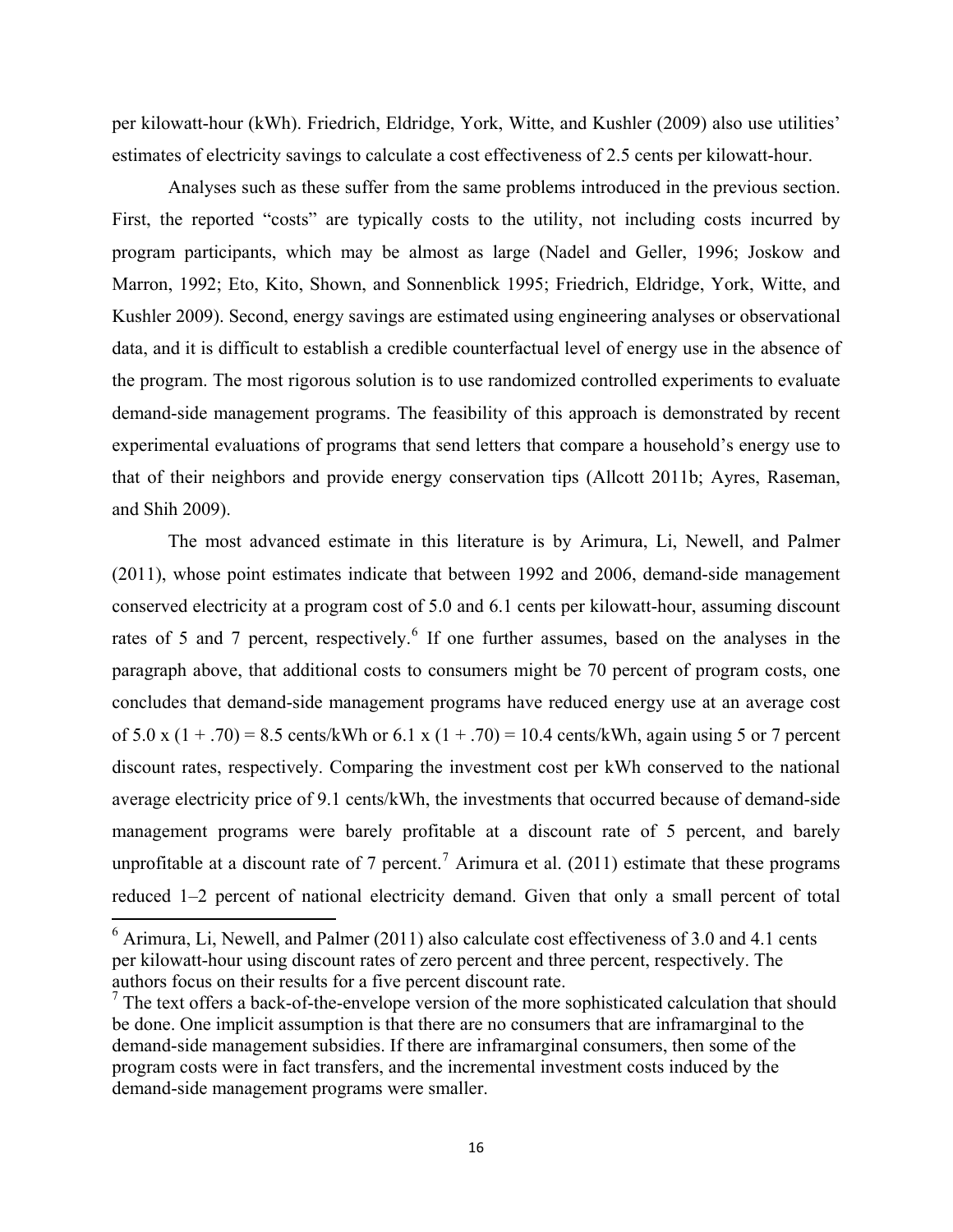electricity demand was reduced at nearly zero excess profits, this evidence on demand-side management energy conservation programs does not suggest a pervasive Energy Efficiency Gap.

#### **Tradeoffs between Durable Goods**

The final way of determining whether there are profitable returns to energy efficiency investments involves estimating consumer demand for household appliances or automobiles. This approach typically uses a discrete choice model to estimate utility function coefficients on purchase price and on the present discounted value of energy costs. The estimated coefficient on energy cost should be the same as the estimated coefficient on price: that is, consumers should be indifferent between spending a dollar in present value on energy and a dollar in present value on purchase price. If the analyst's assumptions about discount rates, product utilization, and energy prices are correct, the ratio of these two coefficients is the  $\gamma$  in our model above.

In a seminal paper, Hausman (1979) estimated a discrete choice model using 65 observations of consumer choices between air conditioner models, which vary in upfront cost and energy efficiency rating. Hausman framed his analysis as an estimate of an "implied discount rate" that rationalizes the demand system by assuming  $\gamma = 1$ . Hausman's paper, along with Dubin and McFadden's (1984) analysis of households' choices between heating systems, was the state of the art in this literature for 30 years. Both papers find real implied discount rates of 15 to 25 percent, which is higher than returns on stock market investments but not much different from real credit card interest rates, which were around 18 percent.

However, such analyses suffer from the problems introduced in the previous section. First, unobserved product attributes (which are analogous to  $\xi$  in our formal model) complicate the cross-sectional econometric approach. The coefficient on the present discounted value of energy costs is biased if energy efficient products have better or worse unobserved characteristics. For example, automobile prices actually *decrease* in fuel economy, as the more energy efficient vehicles are smaller and often have fewer luxury amenities. Furthermore, product prices will often be correlated with unobserved attributes, giving the usual simultaneity bias in estimating price elasticity. As in Berry, Levinsohn, and Pakes (1995), this issue can potentially be addressed by using instrumental variables, but the instruments available may be dissatisfying.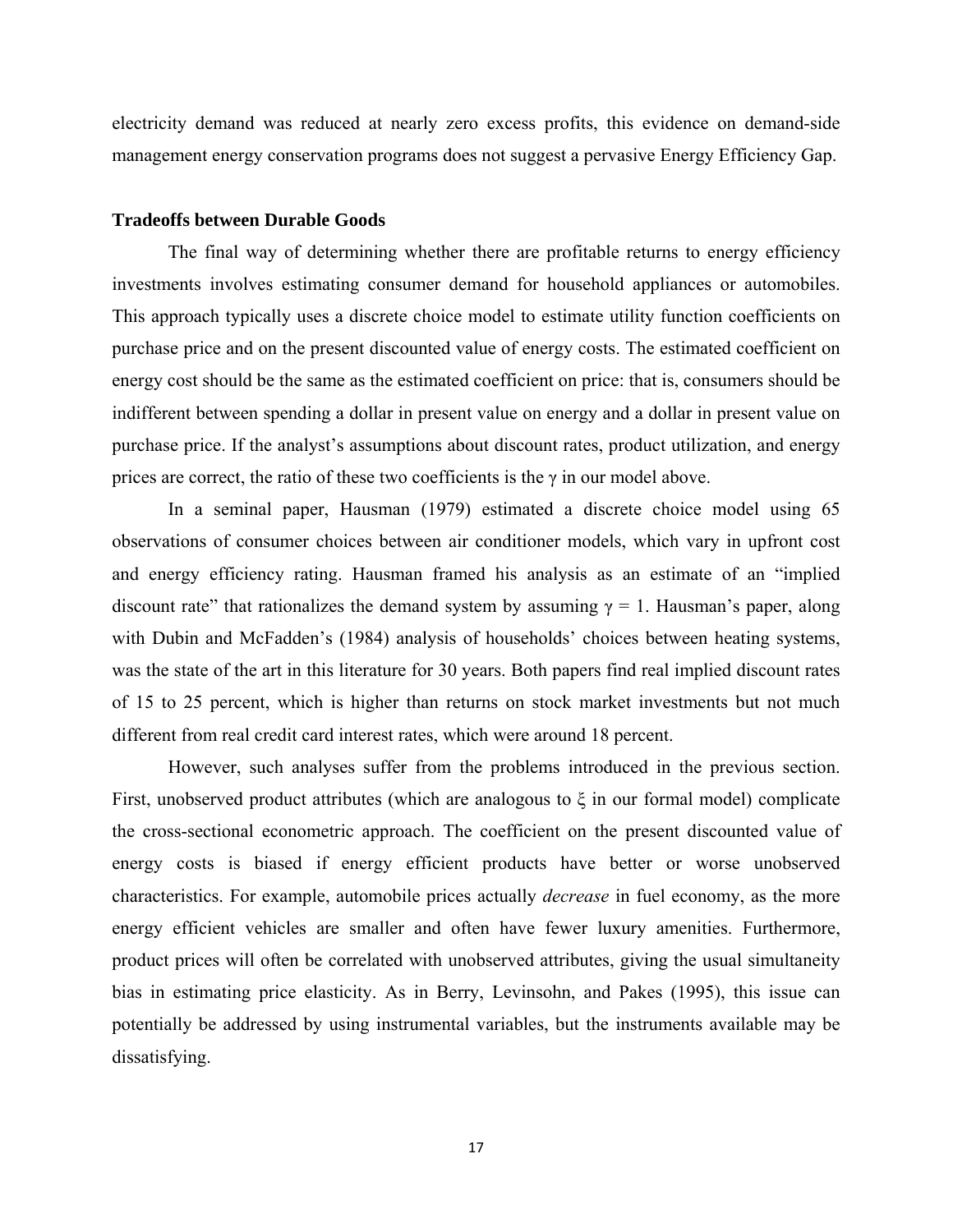Working papers by Allcott and Wozny (2011), Busse, Knittel, and Zettelmeyer (2012), and Sallee, West, and Fan (2011) use an alternative approach to address the problem of unobserved attributes. These papers take a panel of used durable goods, condition on product fixed effects, and test how the relative prices of more energy efficient vs. less efficient products change as energy price expectations vary over time. As an intuitive example of the identification strategy, notice that as expected gasoline prices rise, we should expect to see the market price of a three-year-old used Honda Civic increase relative to the price of a three-year-old Honda Accord, because the Civic is more energy efficient than the Accord. If market prices are not very responsive, this approach suggests that  $\gamma$  is small.

Relative to the other categories of evidence on the Energy Efficiency Gap, this approach is especially appealing because the fixed effects eliminate unobserved costs by construction. However, these analyses still suffer from the second problem, which is that they still require assumptions about the relevant discount rate, vehicle-miles traveled, and consumers' expectations of future gasoline prices (*r*, *m*, and *p* in our model above), and other factors. Allcott and Wozny's (2011) results tend to suggest that  $\gamma$  < 1, while Busse, Knittel, and Zettelmeyer's (2012) results tend not to support the hypothesis that  $\gamma$  < 1. The two analyses do agree that even if there is some investment inefficiency, the welfare losses would be relatively small. Allcott and Wozny show how to use discrete choice data to calculate the private welfare loss (equivalent to triangle *abf* in Figure 3 above). Their preferred estimate of γ suggests that investment inefficiencies in the auto market cause a welfare loss of about \$1 billion per year and an increase in gasoline consumption of about 5 percent. Busse, Knittel, and Zettelmeyer's results tend not to suggest that there are investment inefficiencies, implying that there would be zero welfare losses. In either case, the welfare loss and gasoline consumption increase appear to be small relative to the total market size.

## **Investment Inefficiencies That Could Cause an Energy Efficiency Gap**

In the previous section, we examined evidence on whether consumers and firms fail to exploit profitable energy efficiency investments. In this section, we reverse the perspective by specifying particular investment inefficiencies that might cause underinvestment in energy efficiency and assessing the empirical evidence on their magnitudes.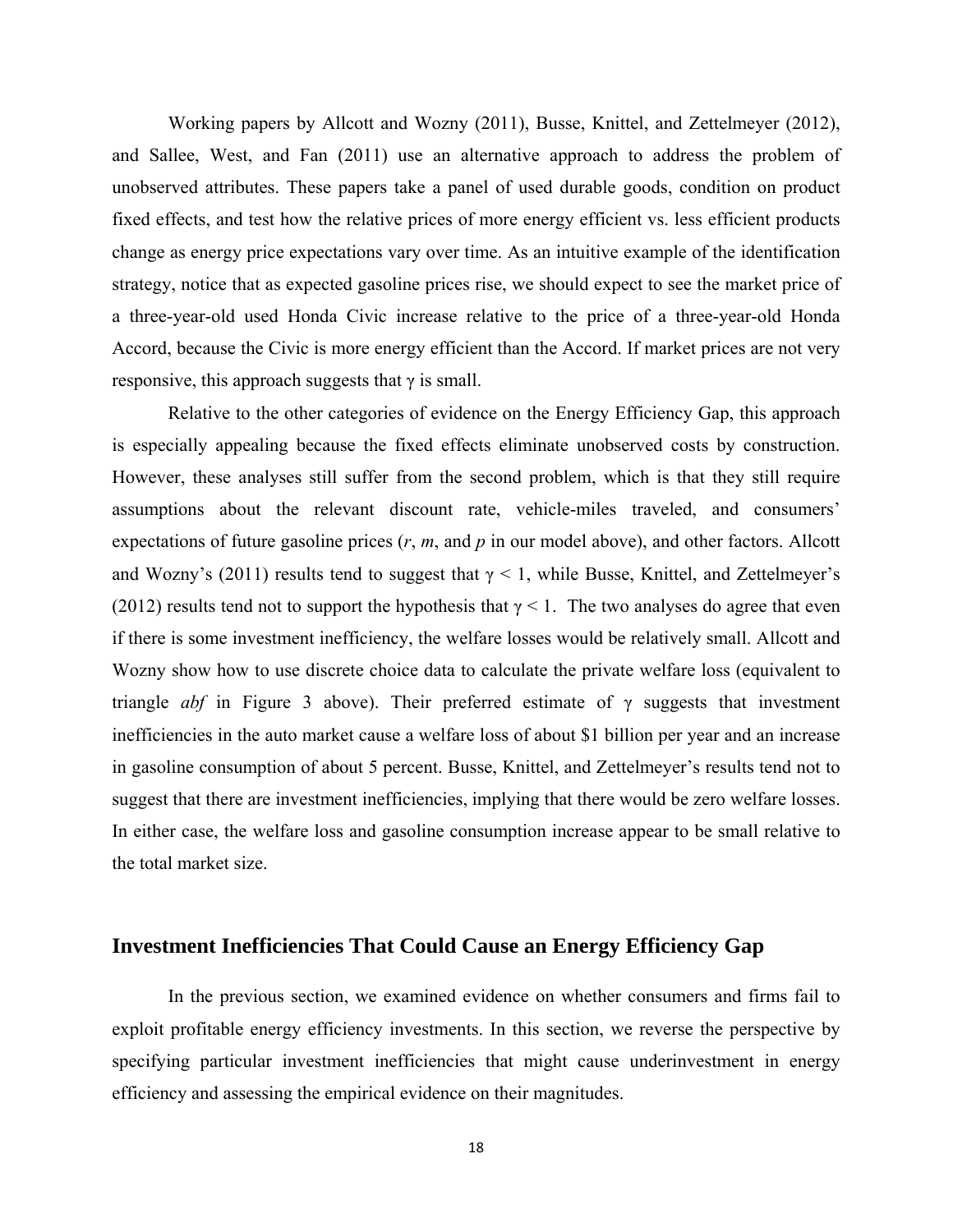#### **Imperfect Information**

Imperfect information is perhaps the most important form of investment inefficiency that could cause an Energy Efficiency Gap. Two basic models of imperfect information are most relevant. In one model, consumers and firms may be unaware of potential investments in energy efficiency. For example, homeowners may not know how poorly insulated their home is and may not be aware of the opportunity to weatherize. Similarly, factory managers may not know about a new type of machine that could reduce their energy costs.

An alternative model resembles Akerlof's (1970) "lemons" model. Buyers know that different products, such as apartments, commercial buildings, or factory equipment, have different levels of energy efficiency, but these differences are costly to observe. Thus, they are not willing to pay more for goods that are in fact more energy efficient. For example, a renter evaluating a set of different apartments may be aware that there is a distribution of wall insulation quality and thus of resulting heating costs, but the renter will not be willing to pay more for a well-insulated apartment without taking the time to inspect the insulation.

There are three approaches to assessing the magnitude of imperfect information in the context of energy efficiency. The first approach is to test for market equilibria consistent with imperfect information. Several recent projects used this approach in the context of renteroccupied vs. owner-occupied housing units. The theory is that because imperfectly informed renters will not be willing to pay more for energy efficient apartments, landlords have reduced incentive to invest in energy efficiency. Homeowners, on the other hand, do capture the benefits of improved energy efficiency, at least until they sell the property. Such a "landlord–tenant" agency problem implies that rental properties are less energy efficient than would be socially optimal.

As an example of this approach, Davis (2010) studies the market penetration of refrigerators, dishwashers, light bulbs, room air conditioners, and clothes washers that have earned the U.S. government's "Energy Star" designation, meaning that they are relatively energy efficient. Conditional on observable characteristics, renters are 1 to 10 percentage points less likely to report having Energy Star appliances. In percentage terms, these differences are large: they represent between 5.6 and 68 percent of the overall average Energy Star saturation rate. But because non-renters are themselves not very likely to own Energy Star appliances and because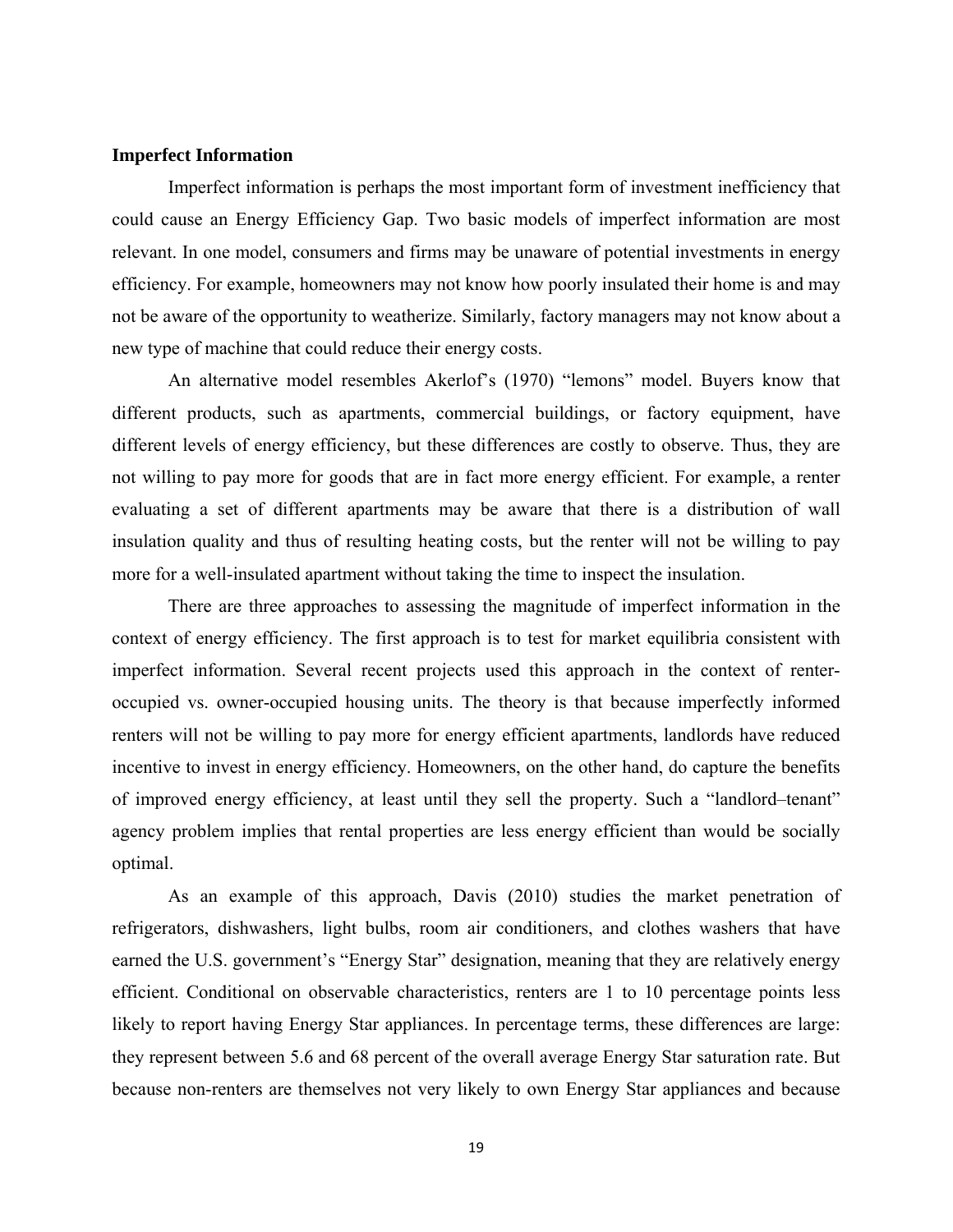appliances make up only one-quarter of residential energy use, the differences in appliance ownership do not add up to a large difference in energy use: the author calculates that if renters had the same energy efficient appliance ownership rates as owner-occupied homes, total energy bills in rental homes would be 0.5 percent lower.

Heating and cooling represent close to one-half of residential energy use, meaning that insulation is a more important investment that could be subject to the landlord–tenant agency problem. Gillingham, Harding, and Rapson (2012) analyze data from California and show that when the resident pays for heating and cooling, owner-occupied dwellings are 13 to 20 percent more likely to have insulation than rentals, conditional on other observable characteristics of the property, occupant, and neighborhood. As in the Davis (2010) analysis, large percent differences do not translate into large increases in energy use: under the optimistic assumption that insulation reduces total energy demand by 10 percent, we can see that rental properties would use 1.3 to 2.0 percent less energy if insulated at the same level as owner-occupied properties.

Additional research in this area would be important to address problems of both internal and external validity. As both Davis (2010) and Gillingham, Harding, and Rapson (2012) note, conditional differences in appliance ownership between owners and renters are not ironclad causal evidence of a market failure, because preferences could vary in unobservable ways. Furthermore, even if estimates from California are internally valid, differences in policies and housing stock make it difficult to generalize nationwide. For example, California was a relatively early adopter of building codes, which means that more buildings in the state may now be insulated, and thus the difference between rental and owner-occupied properties may be smaller than in other states.

If these estimates are assumed to be causal and generalizable, how big is the investment inefficiency from the landlord–tenant agency problem? The magnitude is the number of affected households times the extent of the reduced energy efficiency. Of U.S. households, 29 percent are rental units where the renter pays energy bills (Murtishaw and Sathaye, 2006). Multiplying this figure by several percent of total energy demand, to approximate the magnitude of the inefficiencies estimated above, implies that the landlord–tenant information problem might increase total residential energy use on the order of 1 percent. Thus, while the empirical evidence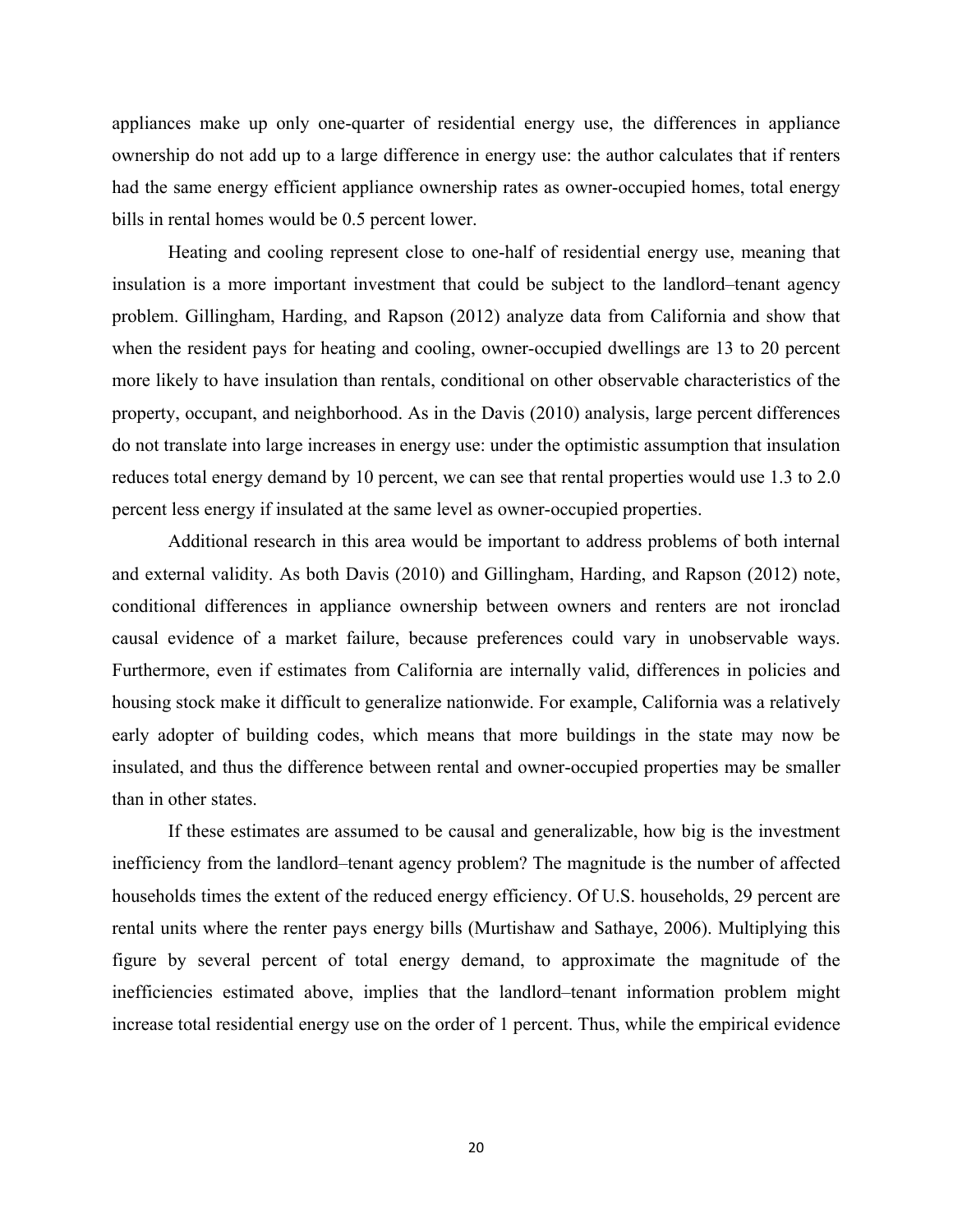points to some inefficiency, it explains only a very small fraction of the purported Energy Efficiency Gap.<sup>[8](#page-21-0)</sup>

An additional example of testing for imperfect information using equilibrium outcomes is to examine whether information disclosure increases the elasticity of energy-saving technical change with respect to energy prices. The idea is that consumers who are better informed about energy use will be more responsive to energy price changes when choosing between models of an energy-using durable. Therefore, firms with better-informed consumers will be more likely to offer more energy efficient models as energy prices rise. Newell, Jaffe, and Stavins (1999) show that the mean energy efficiency of room air conditioners and water heaters was more responsive to energy prices after 1981 and 1977, respectively, the years when the federal government introduced energy efficiency labeling requirements for the two goods. While other factors might also have changed in these years, this finding suggests that the labeling requirements may have reduced the extent of imperfect information. However, this approach is not informative about the magnitude of any remaining investment inefficiency.

A second approach that can allow a direct assessment of the magnitude of imperfect information is to observe information sets through surveys. Turrentine and Kurani (2007) and Larrick and Soll (2008) use structured interviews and laboratory studies to show that consumers are not very good at calculating the gasoline costs for different automobiles. The 2010 Vehicle Ownership and Alternatives Survey (Allcott, 2011a, 2012) adds nationally representative evidence on how accurately consumers perceive the financial value of energy efficiency. The data suggest that consumers are indeed imperfectly informed: over half of Americans misestimate the gasoline cost differences between the vehicle they own and their "second choice vehicle" by more than 40 percent. However, the errors run in both directions. On average, consumers appear to either correctly estimate or slightly underestimate the energy cost savings from higher-fuel economy vehicles.

A third approach to assessing the magnitude of imperfect information is to test for the effects of information disclosure on purchase decisions. This approach has the benefit of being

<span id="page-21-0"></span> $8<sup>8</sup>$  A related agency problem is that some landlords pay the utilities, while tenants set the utilization levels for appliances and heating and cooling equipment. This problem is a small, as only 4 percent of U.S. households are rentals with utilities included and demand for energy services is relatively inelastic. Levinson and Niemann (2004) estimate that energy costs are 1 to 1.7 percent higher when utilities are included in rent.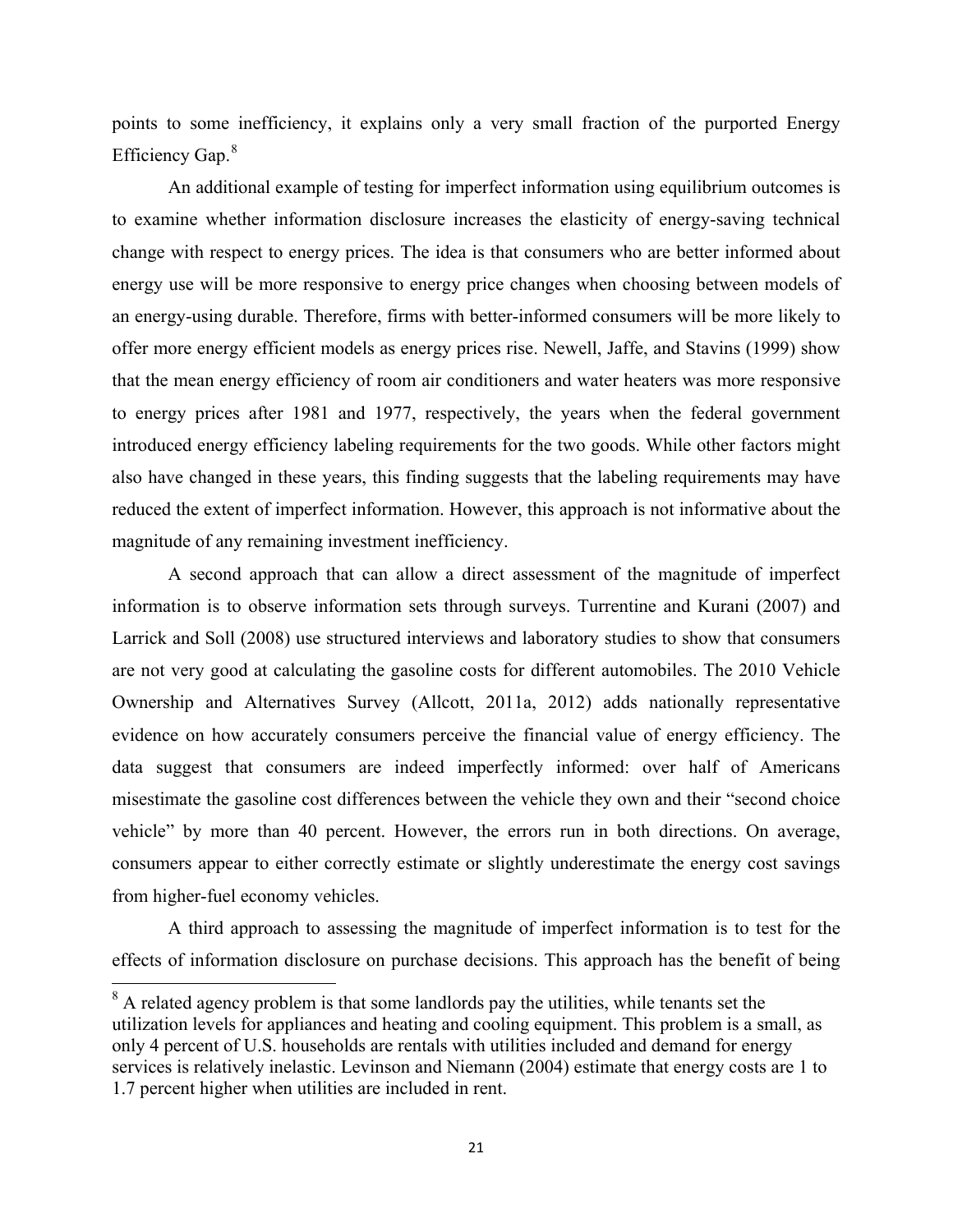based on observed choices in the marketplace, instead of beliefs stated on a survey. We are not aware of any large-scale randomized evaluations of energy efficiency information disclosure.

#### **Inattention**

Interventions that resemble information disclosure might change the buying patterns of consumers who are already well-informed. For example, Chetty, Looney, and Kroft (2009) find that despite the fact that consumers are well-informed about sales taxes, posting information about sales tax amounts in a supermarket changes buying patterns. This finding suggests the existence of another type of investment inefficiency, which behavioral economists call inattention.

The psychology of inattention starts by recognizing that choice problems have many different facets, and some of these facets are less salient at the time of choice even if they are potentially important to the utility that will later be experienced. When buying printers, for example, we might focus on the purchase price and fail to consider that replacement ink cartridges make up the bulk of the total cost. Inattentive consumers are misoptimizing: they fail to recognize opportunities to save money by choosing products with lower ancillary costs. Research in a variety of other non-energy settings is suggestive of inattention (Hossein and Morgan 2006; Barber, Odean, and Zheng 2005; and Gabaix and Laibson 2006). It seems possible that some consumers might be inattentive to energy efficiency when purchasing energy-using durable goods.

## **Policy Implications**

The available evidence on the size of an Energy Efficiency Gap is situation-specific, mixed, and often inconclusive. However, policymakers must make policy even in the absence of ironclad evidence.

If the goal is to achieve efficient economic outcomes, then market failures should be addressed as directly as possible. In response to energy use externalities, a Pigouvian tax gives the first-best outcome. If agents are imperfectly informed and the government has an inexpensive information disclosure technology, an information disclosure approach should be used. Formulating policy becomes more challenging if the first-best solutions are not possible—when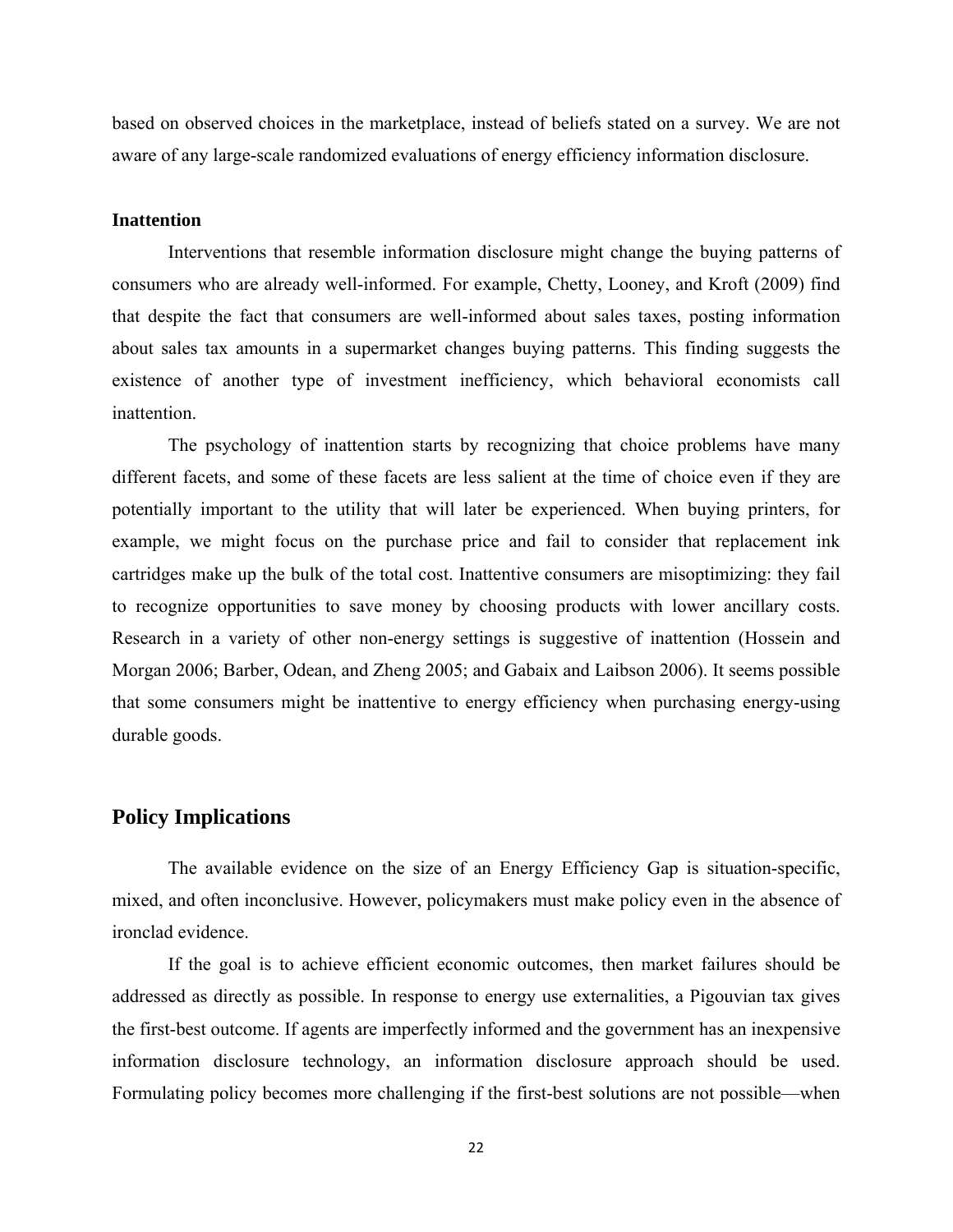information disclosure is not fully effective, or when a Pigouvian tax is not politically feasible because of aversion to new taxes or to policies that explicitly regulate greenhouse gases. In this section, we examine the effects of energy efficiency policies, considered as a second-best alternative.

## **Energy Efficiency Subsidies and Standards as a Second-Best Approach to Pollution Abatement**

Until now, we have set aside the uninternalized energy use externalities and focused on investment inefficiencies. We now examine the converse: imagine a setting where no investment inefficiencies exist, but energy is priced below social cost (in our model,  $\varphi > 0$ ). If Pigouvian taxes or cap-and-trade programs are politically infeasible, would energy efficiency subsidies and standards be a relatively promising approach to pollution abatement?

When no investment inefficiencies exist, energy efficiency policies such as subsidies for energy efficient durable goods and minimum energy efficiency standards would have larger welfare costs per unit of pollution abated compared to the first-best Pigouvian tax for several reasons. First, subsidies and standards change relative prices for all consumers equally, while the Pigouvian tax provides a larger incentive for consumers with higher utilization to choose energy efficient capital stock. Second, the first-best policy must impose the right price on the utilization decision, which only the Pigouvian tax does. Third, it is difficult to calibrate the stringency of an energy efficiency standard or subsidy precisely, meaning that it will likely generate more or less carbon abatement than a Pigouvian tax set at the level of marginal damages. Energy efficiency policies in different sectors can also be miscalibrated against each other, causing inefficiency due to unequal marginal costs of abatement.

Of course, if these three theoretical factors were small in reality, then energy efficiency policies might be a reasonable second-best substitute for Pigouvian taxes. Several analyses have simulated the relative cost effectiveness of particular energy efficiency policies relative to Pigouvian taxes. Jacobsen (2010), for example, simulates automobile supply and demand and shows that Corporate Average Fuel Economy (CAFE) standards have a welfare cost of \$222 per metric ton of carbon dioxide abated, compared to \$92 per ton for a gas tax that generates the same amount of abatement. Krupnick, Parry, Walls, Knowles, and Hayes (2010) come to a similar qualitative conclusion. They compare the cap-and-trade provisions of the proposed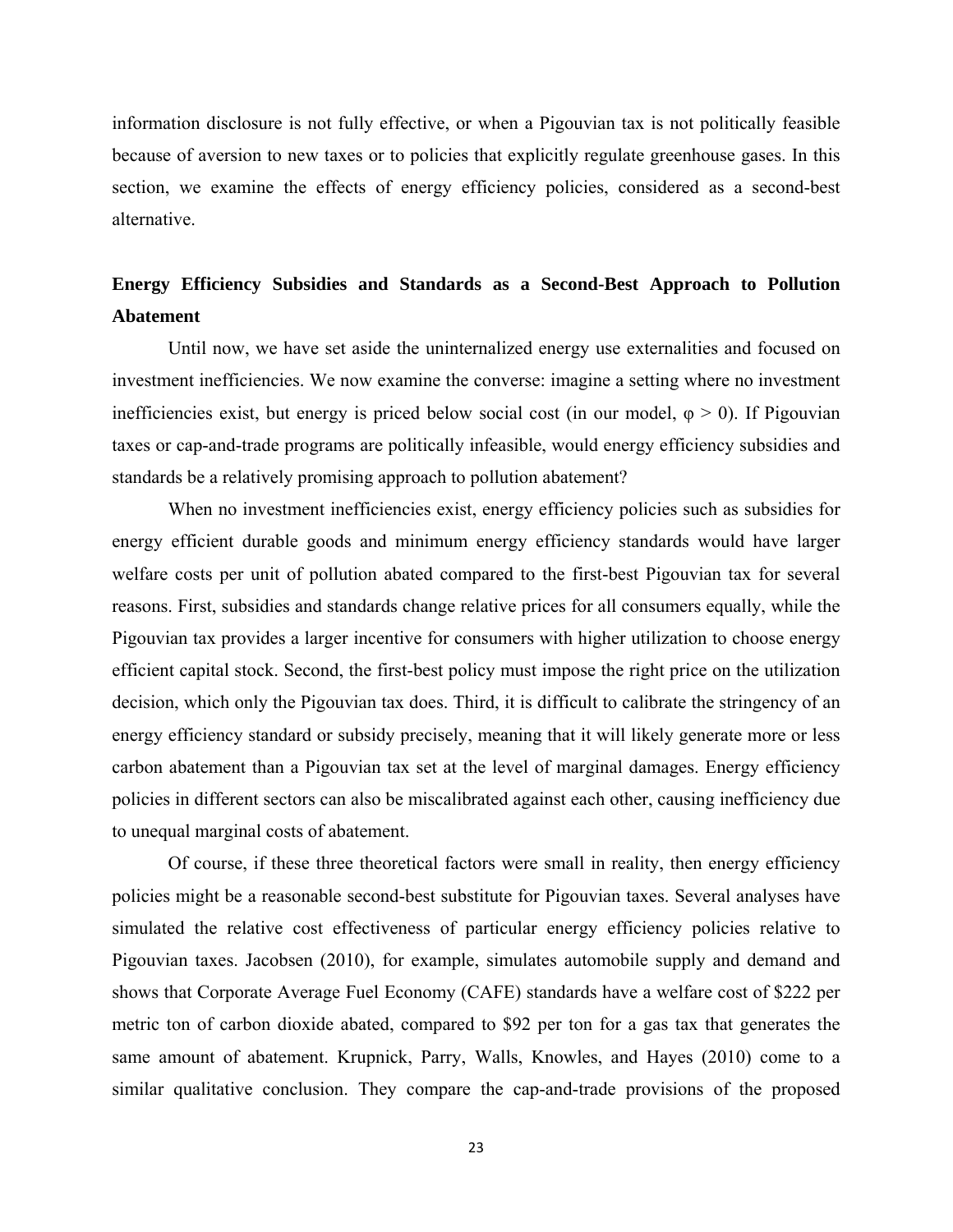Waxman–Markey climate change legislation to the legislation's energy efficiency provisions, which include standards for buildings, lighting, and appliances. The cap-and-trade, or an equivalent carbon tax, abates carbon dioxide at an upfront welfare cost of \$12 per ton. Under the assumption that there are no investment inefficiencies, the energy efficiency standards are five times more costly, or \$60 per ton. This significantly exceeds the United States government's estimated social cost of carbon dioxide emissions, which is about \$21 (Greenstone, Kopits, and Wolverton  $2011$ .<sup>[9](#page-24-0)</sup>

These results forcefully argue that Pigouvian taxes or cap-and-trade programs are the most efficient way to address energy use externalities. Energy efficiency subsidies, CAFE standards, and other energy efficiency policies can also reduce energy use externalities, but in any settings where there are no investment inefficiencies, such policies will often impose a significantly larger cost on the economy per unit of pollution reduction.

## **Energy Efficiency Subsidies and Standards as a Second-Best Approach to Correcting Investment Inefficiencies**

The United States has long required energy-use information disclosure: for more than 30 years, retailers have been required to display fuel economy ratings for new vehicles and energy cost information for home appliances. However, consumers may not notice, understand, or pay attention to this information. If information disclosure or other direct solutions to market failures are not fully effective, how useful are energy efficiency subsidies and standards as a second-best approach to addressing investment inefficiencies?

Allcott, Mullainathan, and Taubinsky (2011) analyze this question when consumers are inattentive to energy costs. As we discussed earlier, their model shows that energy efficiency subsidies can increase welfare and, when consumers are sufficiently homogeneous, the first-best can be obtained. The intuition is straightforward: if consumers and firms underinvest in energy efficiency, subsidizing or mandating them to invest more can increase welfare. However, any corrective policies must be properly calibrated. For example, the vast majority of benefits in the

<span id="page-24-0"></span><sup>&</sup>lt;sup>9</sup> As we will argue in the next section, energy efficiency policies can increase welfare when there are investment inefficiencies. Krupnick, Parry, Walls, Knowles, and Hayes (2010) quantify this, showing that under an assumed level of investment inefficiencies, energy efficiency standards abate carbon at a cost of \$7 per ton.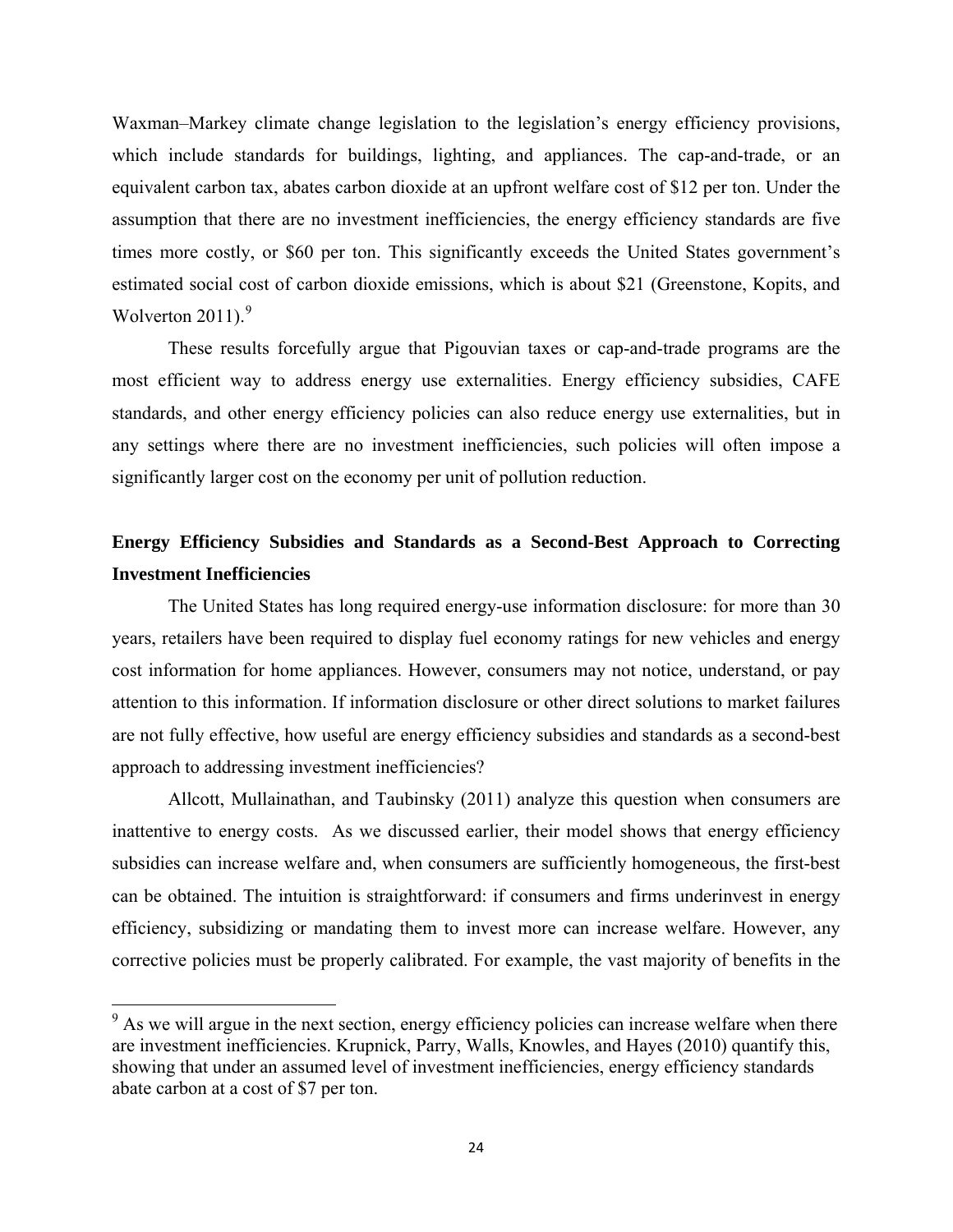U.S. government's cost–benefit analysis of Corporate Average Fuel Economy Standards derive from the assumption that the regulation corrects consumers' inattention to energy efficiency when buying autos.<sup>[10](#page-25-0)</sup> However, Allcott (2012), Allcott and Wozny (2011), Fischer, Harrington, and Parry (2007), and Heutel (2011) use different models to show that the current and proposed CAFE standards are much more stringent than can be justified by even worst-case estimates of investment inefficiencies.<sup>[11](#page-25-1)</sup> Of course, if there are zero investment inefficiencies, then there are zero welfare benefits through this channel.

Heterogeneity in the investment inefficiency γ weakens the policy argument for subsidizing energy efficient goods, as Allcott, Mullainathan, and Taubinsky (2011) also show. In Figure 3 presented earlier, imagine that some consumers are on demand curve *D*' with  $\gamma = 1$ , while others are on demand curve *D* with  $\gamma$  < 1. Now, a subsidy moves the high- $\gamma$  agents to point *z*, where they consume more energy efficiency than they would in the social optimum. This offsets the welfare gains from improving the decisions of the low-γ consumers. A key implication for policy analysis is that we must understand not just *how much* a policy increases sales of energy efficient goods, but *who* are the people induced to buy these goods. For example, even in a setting where the average consumer has  $\gamma$  < 1, energy efficiency subsidies might decrease total welfare if they are largely taken up by environmentalists and homeowners, who are more likely to be well-informed about energy efficiency and are not subject to a "landlord– tenant" agency problem.

This discussion highlights that energy efficiency policies are more likely to increase welfare if they target agents subject to the largest investment inefficiencies. Some existing policies do appear well-targeted. For example, households that use more energy than other

<span id="page-25-0"></span> $10$  For more background, see the federal government's Regulatory Impact Analysis of the 2012– 2016 CAFE standards (National Highway Traffic Safety Administration, 2010) or the discussion in Allcott and Wozny (2011).

<span id="page-25-1"></span> $11$  Heutel calibrates the extent to which investment inefficiencies that cause consumers to undervalue gasoline costs by 30 percent decrease the average fuel economy of vehicles sold, relative to the optimum. An optimal policy response would therefore increase fuel economy by a corresponding amount. In Table 4, comparing column (1) to column (2) shows the effect of investment inefficiencies: 0.0439 gallons per mile (GPM) - 0.0426 GPM = 0.0013 gallons per mile. Thus, an optimal policy response decreases GPM by 0.0013 gallons per mile, or equivalently increases fuel economy by slightly more than 0.5 MPG. In Heutel's model, CAFE standards would not be justified by his assumed level of investment inefficiency, given that they require fuel economy to increase by much more than 0.5 MPG.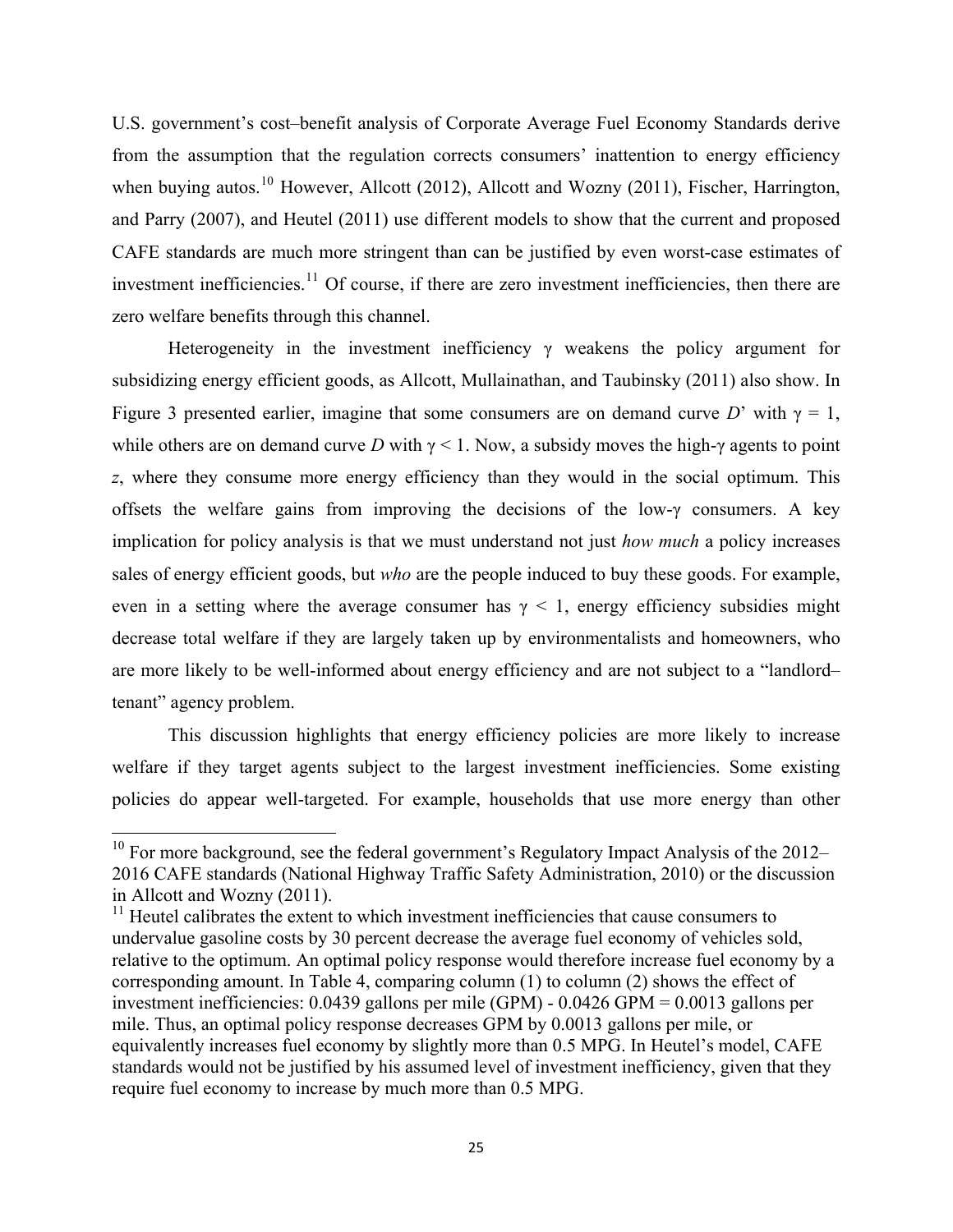comparable households are more likely to have low-cost energy conservation opportunities of which they are unaware, and many U.S. utilities now target energy conservation information to these relatively heavy users (Allcott, 2011b; Ayres, Raseman, and Shih, 2009). "Smart meters" that record hourly consumption, which as described in a companion paper by Paul Joskow in this symposium are increasingly being deployed across the United States, also provide information useful for targeting. For example, utilities can now identify households that use more energy on afternoon hours of particularly hot days, suggesting that they have energy inefficient air conditioners, and send them information on new energy efficient models.

Aside from heterogeneity in the investment inefficiency, consumers and firms also have substantial heterogeneity in other factors that affect demand for energy and for energy efficient capital stock. For example, the mild climate of Los Angeles compared to the more extreme weather of Chicago means that there is substantial variation in utilization of air conditioners and heating equipment, and residential retail electricity prices vary across the country from 4 to 30 cents per kilowatt-hour. As a result, national-level minimum efficiency standards for home appliances seem likely to decrease welfare for subsets of consumers with low prices and utilization and could increase welfare for high-price and/or -utilization consumers with investment inefficiencies. Ideally, standards could vary geographically to take account of this, targeting consumers that may have the most to gain. For example, building codes in states with extreme weather often require more insulation than building codes in mild climates. On the other hand, home appliance standards are set at the national level, and appliance manufacturers and retailers operate nationwide. The benefits of heterogeneous standards must be weighed against the costs of regulatory complexity.

## **Conclusion**

Since the energy crises of the 1970s, many have made the "win-win" argument for energy efficiency policy: subsidies and standards can both address investment inefficiencies in the purchase of energy-using durable goods and reduce externalities from energy use. However, a reliance on observational studies of variable credibility and the possibility of unobserved costs and benefits of energy efficiency make it difficult to assess the magnitude of the Energy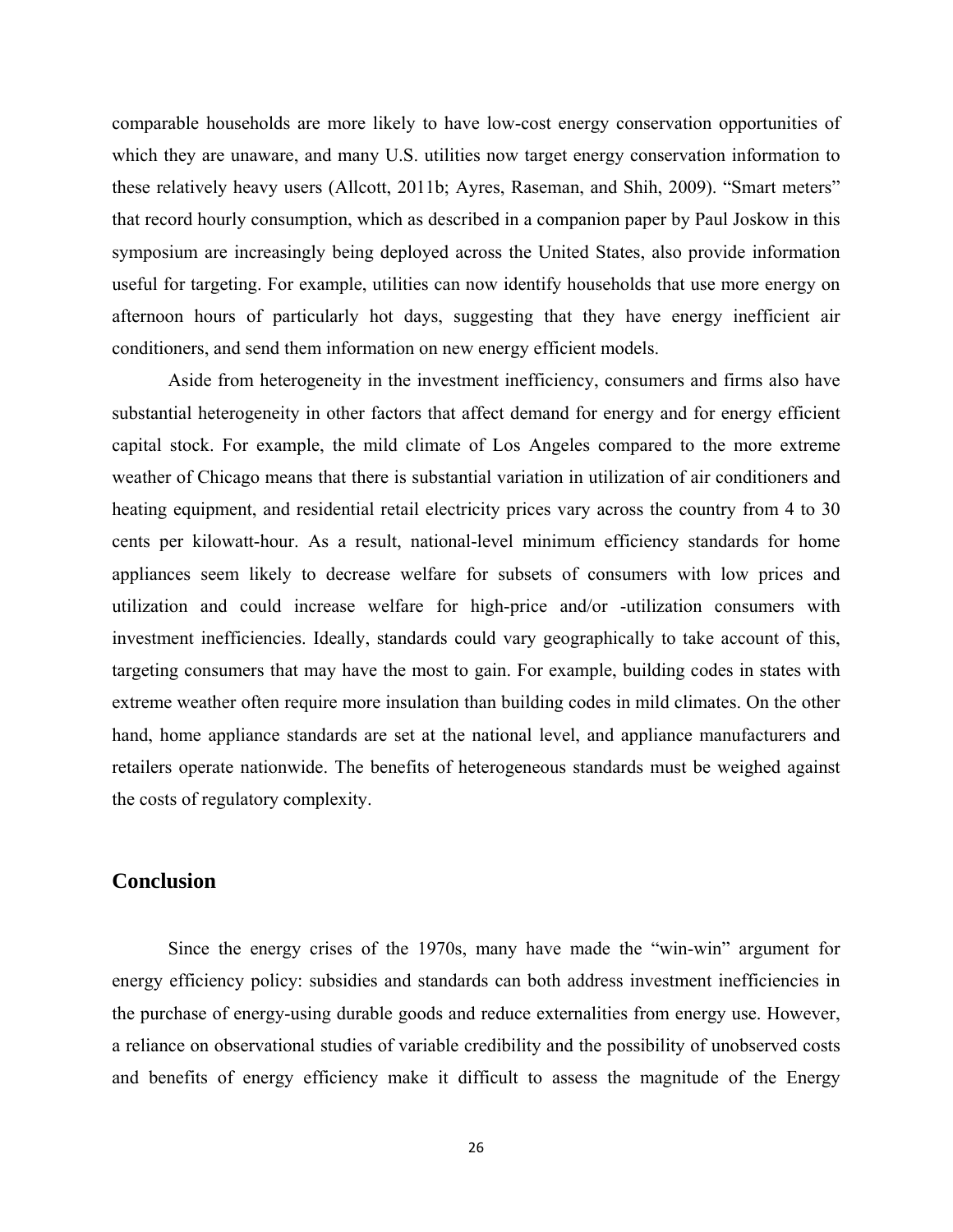Efficiency Gap definitively. Nevertheless, the available evidence from empirical analyses of weatherization, demand-side management programs, automobile and appliance markets, the "landlord–tenant" agency problem, and information elicitation suggests that while investment inefficiencies do appear in various settings, the actual magnitude of the Energy Efficiency Gap is small relative to the assessments from engineering analyses.

Furthermore, it appears likely that there is substantial heterogeneity in investment inefficiencies across the population. Thus, targeted policies have the potential to generate larger welfare gains than general subsidies or mandates. Given this heterogeneity, policy analyses need to do more than assess how much a policy affects energy efficiency: they must also identify what types of consumers are induced to be more energy efficient.

We believe that this area is ripe for rigorous empirical research. Future research should utilize randomized controlled trials and quasi-experimental techniques to estimate the impacts of energy efficiency programs on heterogeneous consumer types and to address the challenges posed by unobserved costs and benefits. The economic insights from such research are potentially generalizable, and the policy implications are significant.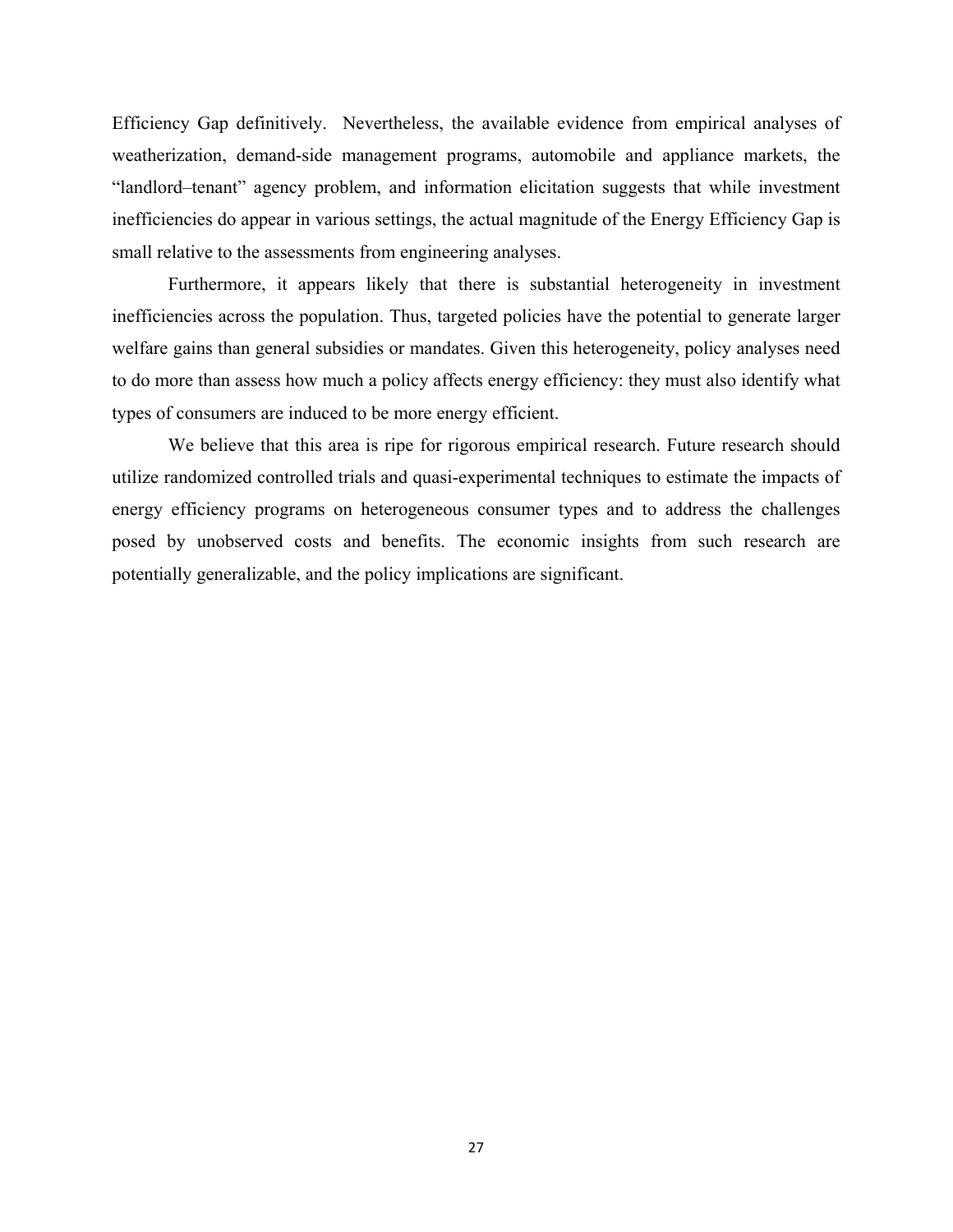## **References**

**Akerlof, George A.** 1970. "The Market for 'Lemons': Quality Uncertainty and the Market Mechanism." *Quarterly Journal of Economics* 84 (3): 488–500.

**Allcott, Hunt.** 2011a. "Consumers' Perceptions and Misperceptions of Energy Costs." *American Economic Review* 101 (3): 98–104.

**Allcott, Hunt.** 2011b. "Social Norms and Energy Conservation." *Journal of Public Economics* 95 (9–10): 1082–95.

**Allcott, Hunt.** 2012. "The Welfare Effects of Misperceived Product Costs: Data and Calibrations from the Automobile Market." *American Economic Journal: Economic Policy*, forthcoming. Available at: https://files.nyu.edu/ha32/public/research.html

**Allcott, Hunt, Sendhil Mullainathan, and Dmitry Taubinsky.** 2011. "Externalities, Internalities, and the Targeting of Energy Policy." Working Paper, New York University (December).Available at: [https://files.nyu.edu/ha32/public/research.html.](https://files.nyu.edu/ha32/public/research.html)

**Allcott, Hunt, and Nathan Wozny.** 2011. "Gasoline Prices, Fuel Economy, and the Energy Paradox." Working Paper, MIT (July). <https://files.nyu.edu/ha32/public/research.html>.

**American Council for an Energy Efficient Economy (ACEEE).** 1989. "The Potential for Electricity Conservation in New York State." Prepared for the New York State Energy RBD Authority, Research Report U891, September.

**Anderson, Soren T., and Richard G. Newell.** 2004. "Information Programs for Technology Adoption: The Case of Energy-Efficiency Audits." *Resource and Energy Economics* 26 (1): 27– 50.

**Arimura, Toshi, Shanjun Li, Richard Newell, and Karen Palmer.** 2011. "Cost-Effectiveness of Electricity Energy Efficiency Programs." *Resources for the Future Discussion Paper* 09-48- REV, April.

**Auffhammer, Maximillian, Carl Blumstein, and Meredith Fowlie**. 2008. "Demand-Side Management and Energy Efficiency Revisited." *Energy Journal* 29 (3): 91–104.

**Ayres, Ian, Sophie Raseman, and Alice Shih.** 2009. "Evidence from Two Large Field Experiments that Peer Comparison Feedback Can Reduce Residential Energy Usage." NBER Working Paper 15386.

**Barber, Brad, Terrance Odean, and Lu Zheng.** 2005. "Out of Sight, Out of Mind: The Effects of Expenses on Mutual Fund Flows." *Journal of Business* 78 (6): 2095–2120.

**Berry, Steven, James Levinsohn, and Ariel Pakes.** 1995. "Automobile Prices in Market Equilibrium." *Econometrica* 63 (4): 841–90.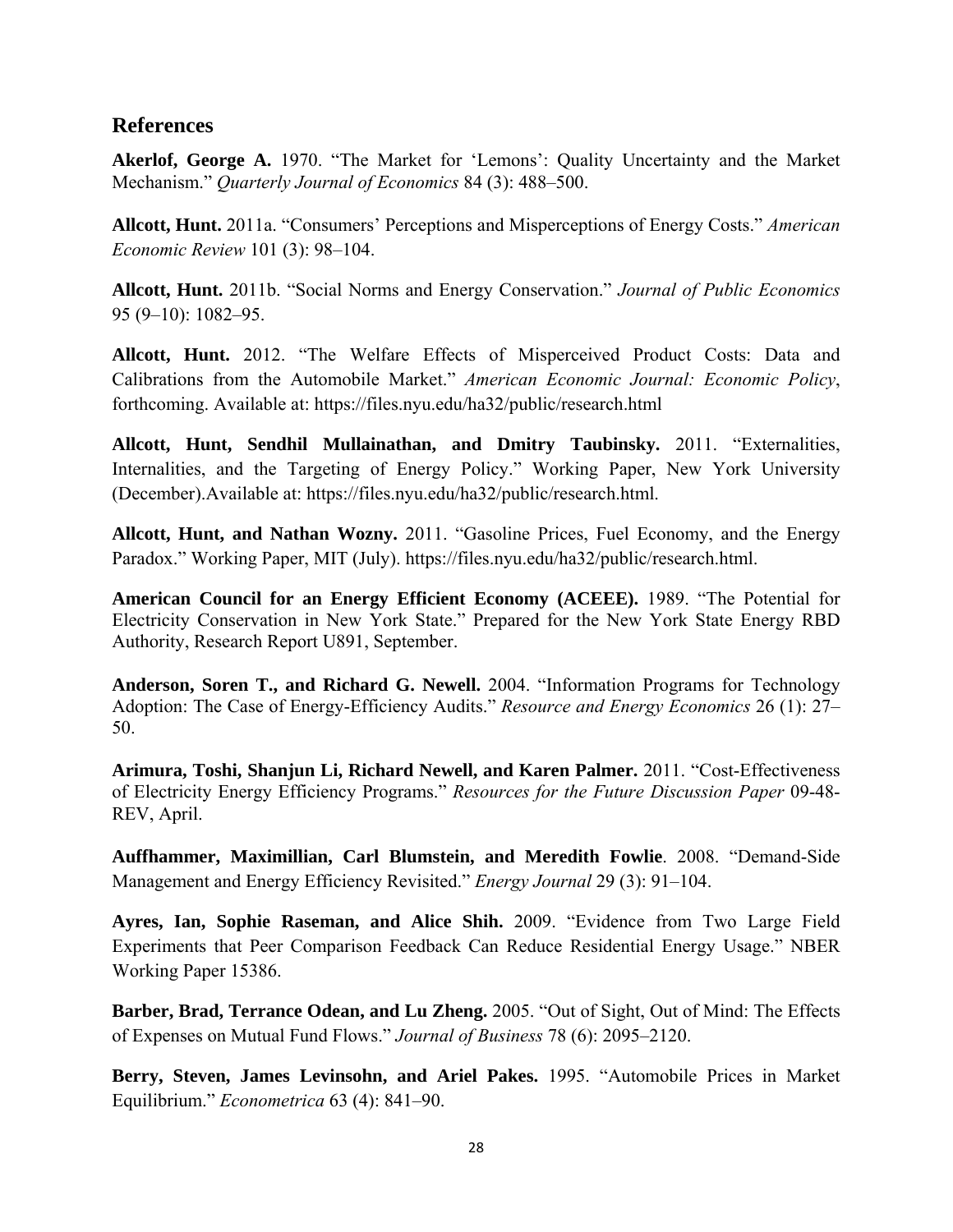**Blasnik, Michael.** 2010. "Energy Models vs. Reality." Presentation. Southface Lecture Series. January 26.

**Blumstein, Carl, and Steven E. Stoft.** 1995. "Technical Efficiency, Production Functions and Conservation Supply Curves." *Energy Policy* 23 (9): 765–68.

**Bollinger, Bryan, Phillip Leslie, and Alan Sorensen.** 2011. "Calorie Posting in Chain Restaurants." *American Economic Journal: Economic Policy* 3 (1): 91–128.

**Bovenberg, Lans, and Lawrence Goulder.** 1996. "Optimal Environmental Taxation in the Presence of Other Taxes: General Equilibrium Analyses." *American Economic Review* 86 (4): 985–1000.

**Brown, Marilyn A., Mark D. Levine, Joseph P. Romm, Arthur H. Rosenfeld, and Jonathan G. Koomey.** 1998. "Engineering–Economic Studies of Energy Technologies to Reduce Greenhouse Gas Emissions: Opportunities and Challenges." *Annual Review of Energy and the Environment* 23, 287–385.

**Busse, Meghan, Christopher Knittel, and Florian Zettelmeyer.** 2012. "Are Consumers Myopic? Evidence from New and Used Car Purchases." *American Economic Review*, forthcoming. Available at Meghan Busse's website: http://www.kellogg.northwestern.edu/faculty/directory/busse\_meghan.aspx#research.

**Chetty, Raj, Adam Looney, and Kory Kroft.** 2009. "Salience and Taxation: Theory and Evidence." *American Economic Review* 99 (4): 1145–77.

**Davis, Lucas.** 2008. "Durable Goods and Residential Demand for Energy and Water: Evidence from a Field Trial." *RAND Journal of Economics* 39 (2): 530–46.

**Davis, Lucas W.** 2010. "Evaluating the Slow Adoption of Energy Efficient Investments: Are Renters Less Likely to Have Energy Efficient Appliances?" Energy Institute at Haas Working Paper 205, June.

**Davis, Lucas, and Erich Muehlegger.** 2010. "Do Americans Consume Too Little Natural Gas? An Empirical Test of Marginal Cost Pricing." *RAND Journal of Economics* 41 (4): 791–810.

**DeCanio, Stephen, and William Watkins.** 1998. "Investments in Energy Efficiency: Do the Characteristics of Firms Matter?" *Review of Economics and Statistics* 80 (1): 95–107.

**Dixit, Avinash, and Robert Pindyck**. 1994. *Investment under Uncertainty*. Princeton, NJ: Princeton University Press.

**Dubin, Jeffrey, and Daniel McFadden.** 1984. "An Econometric Analysis of Residential Electric Appliance Holdings and Consumption." *Econometrica*, 52 (2): 345–62.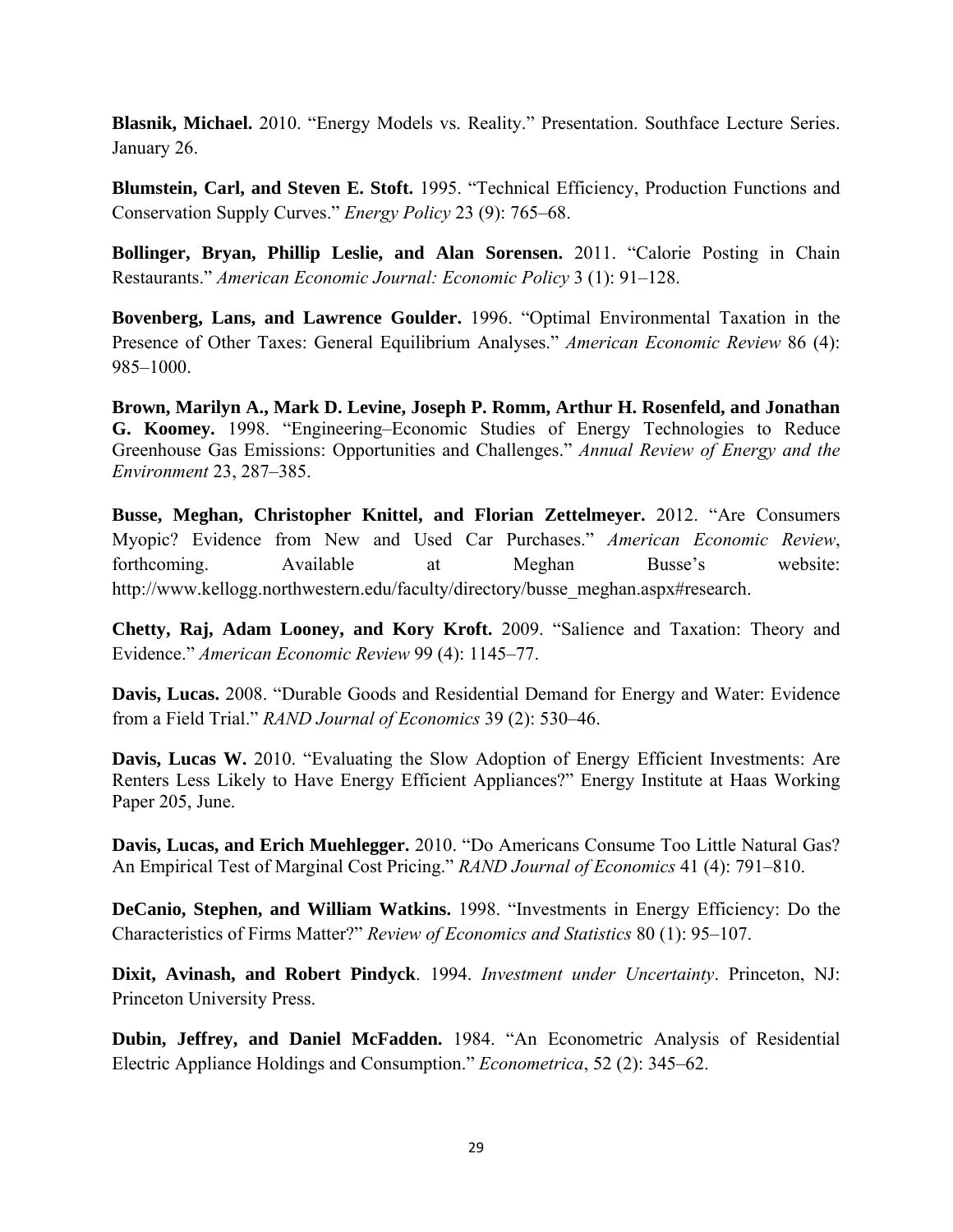**Dubin, Jeffrey, Allen Miedema, and Ram Chandran.** 1986. "Price Effects of Energy-Efficient Technologies: A Study of Residential Demand for Heating and Cooling." *RAND Journal of Economics*, 17 (3): 310–25.

**Duflo, Esther, Michael Kremer, and Jonathan Robinson.** 2011. "Nudging Farmers to Use Fertilizer: Theory and Experimental Evidence from Kenya*.*" *American Economic Review* 101(6): 2350–90.

**Eto, Joseph, Suzie Kito, Leslie Shown, and Richard Sonnenblick**. 1995. "Where Did the Money Go? The Cost and Performance of the Largest Commercial Sector DSM Programs." Lawrence Berkeley National Laboratory Working Paper No. LBL-38201.

**Fischer, Carolyn, Winston Harrington, and Ian Parry.** 2007. "Do Market Failures Justify Tightening Corporate Average Fuel Economy (CAFE) Standards?" *Energy Journal* 28 (4): 1–30.

**Foster, Andrew, and Mark Rosenzweig.** 2010. "Microeconomics of Technology Adoption." Yale University Economic Growth Center Discussion Paper 984.

**Fowlie, Meredith, Michael Greenstone, and Catherine Wolfram.** 2011. "An Experimental Evaluation of the Weatherization Assistance Program." Work in Progress.

**Friedrich, Katherine, Maggie Eldridge, Dan York, Patti Witte, and Marty Kushler.** 2009. "Saving Energy Cost-Effectively: A National Review of the Cost of Energy Saved through Utility-Sector Energy Efficiency Programs." ACEEE Report No. U092, September.

**Gabaix, Xavier, and David Laibson.** 2006. "Shrouded Attributes, Consumer Myopia, and Information Suppression in Competitive Markets." *Quarterly Journal of Economics* 121 (2): 505–540.

**Gillingham, Kenneth, Matthew Harding, and David Rapson.** 2012. "Split Incentives and Household Energy Consumption." *Energy Journal* 33 (2): 37–62

**Gillingham, Kenneth, Richard Newell, and Karen Palmer**. 2006. "Energy Efficiency Policies: A Retrospective Examination." *Annual Review of Environment and Resources*, 31: 161–92.

**Gillingham, Kenneth, Richard Newell, and Karen Palmer.** 2009. "Energy Efficiency Economics and Policy." *Annual Review of Resource Economics* 1: 597–620.

**Greenstone, Michael, Elizabeth Kopits, and Maryann Wolverton.** 2011. "Estimating the Social Cost of Carbon for Use in U.S. Federal Rulemakings: A Summary and Interpretation." MIT Department of Economics Working Paper No. 11-04, March.

**Goldstein David, R. Mowris, B. Davis, and K. Dolan.** 1990. *Initiating Least-Cost Planning in California: Preliminary Methodology and Analysis,* Natural Resources Defense Council and the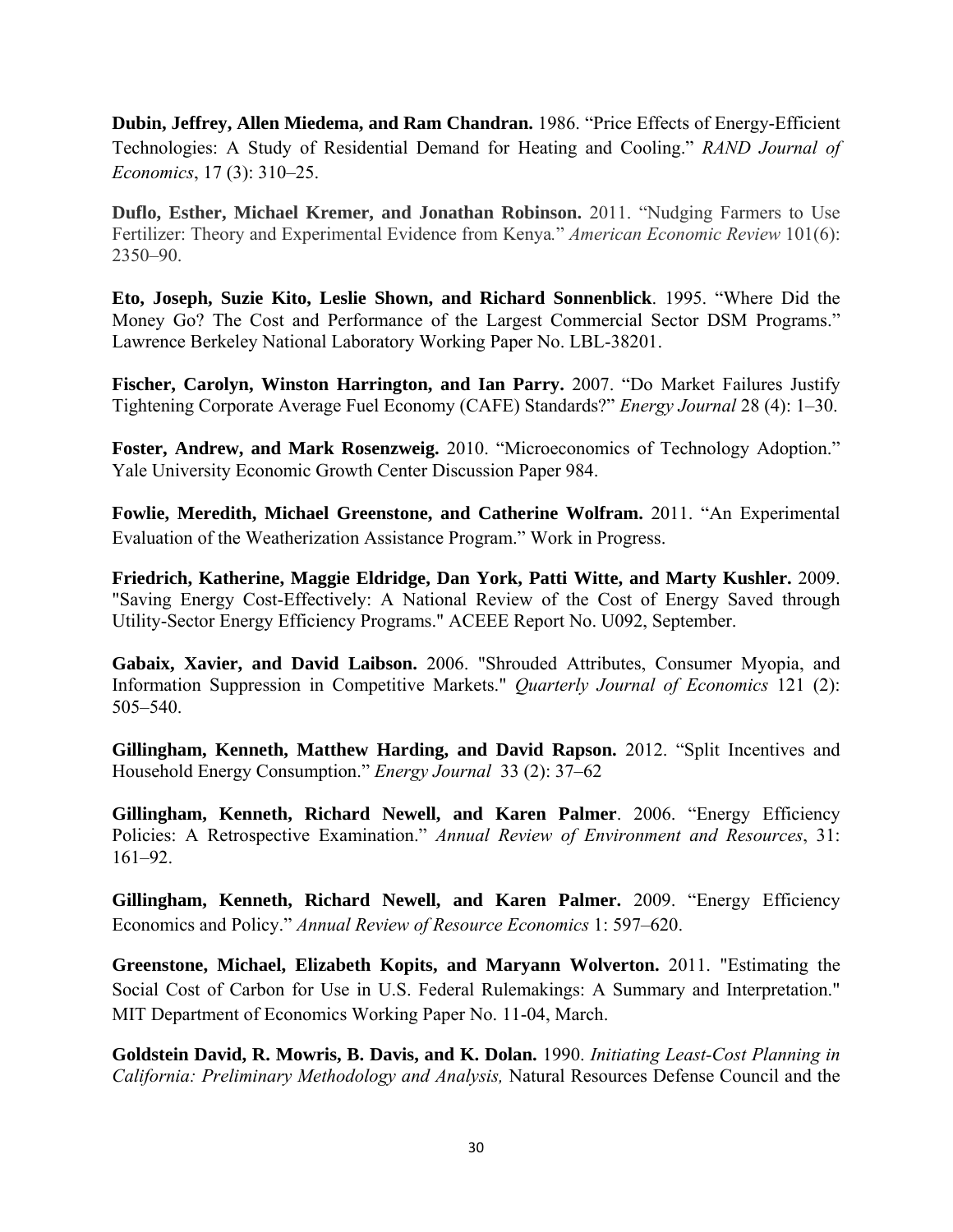Sierra Club, prepared for the California Energy Commission Docket No. 88-ER-8, Revised May 10.

**Hassett, Kevin, and Gilbert Metcalf.** 1993. "Energy Conservation Investment: Do Consumers Discount the Future Correctly?" *Energy Policy*, 21 (6): 710–16.

**Hausman, Jerry.** 1979. "Individual Discount Rates and the Purchase and Utilization of Energy-Using Durables." *Bell Journal of Economics*, 10 (1): 33–54.

**Hausman, Jerry, and Paul Joskow.** 1982. "Evaluating the Costs and Benefits of Appliance Efficiency Standards." *American Economic Review* 72 (2): 220–25.

**Heutel, Garth.** 2011. "Optimal Policy Instruments for Externality-Producing Durable Goods under Time Inconsistency." NBER Working Paper 17083.

**Hossain, Tanjim, and John Morgan.** 2006. ". . . Plus Shipping and Handling: Revenue (Non)Equivalence in Field Experiments on eBay." *Advances in Economic Analysis and Policy* 6 (2): Article 3.

**Jacobsen, Mark**. 2010. "Evaluating U.S. Fuel Economy Standards in a Model with Producer and Household Heterogeneity." September. http://econ.ucsd.edu/~m3jacobs/Jacobsen\_CAFE.pdf.

**Jaffe, Adam, and Robert Stavins.** 1994. "The Energy Paradox and the Diffusion of Conservation Technology." *Resource and Energy Economics*, 16(2): 91–122.

**Joskow, Paul, and Donald Marron.** 1992. "What Does a Negawatt Really Cost? Evidence from Utility Conservation Programs." *Energy Journal* 13 (4): 41–74.

**Koomey, Jonathan G., Celina Atkinson, Alan Meier, James E. McMahon, Stan Boghosian, Barbara Atkinson, Isaac Turiel, Mark D. Levine, Bruce Nordman, and Peter Chan.** 1991. "The Potential for Electricity Efficiency Improvements in the U.S. Residential Sector." LBL-30477, Lawrence Berkeley Laboratory.

**Krupnick, Alan, Ian Parry, Margaret Walls, Tony Knowles, and Kristin Hayes.** 2010. *Toward a New National Energy Policy: Assessing the Options.* Resources for the Future Report , November. http://www.energypolicyoptions.org/wp-content/uploads/reports/RFF-Rpt-NEPI Tech Manual Final.pdf.

**Larrick, Richard, and Jack Soll**. 2008. "The MPG Illusion." *Science* 320 (5883): 1593–94.

**Loughran, David, and Jonathan Kulick.** 2004. "Demand-Side Management and Energy Efficiency in the United States." *Energy Journal* 25 (1): 19–43.

**Levinson, Arik, and Scott Niemann.** 2004. "Energy Use by Apartment Tenants When Landlords Pay for Utilities." *Resource and Energy Economics* 26 (1): 51–75.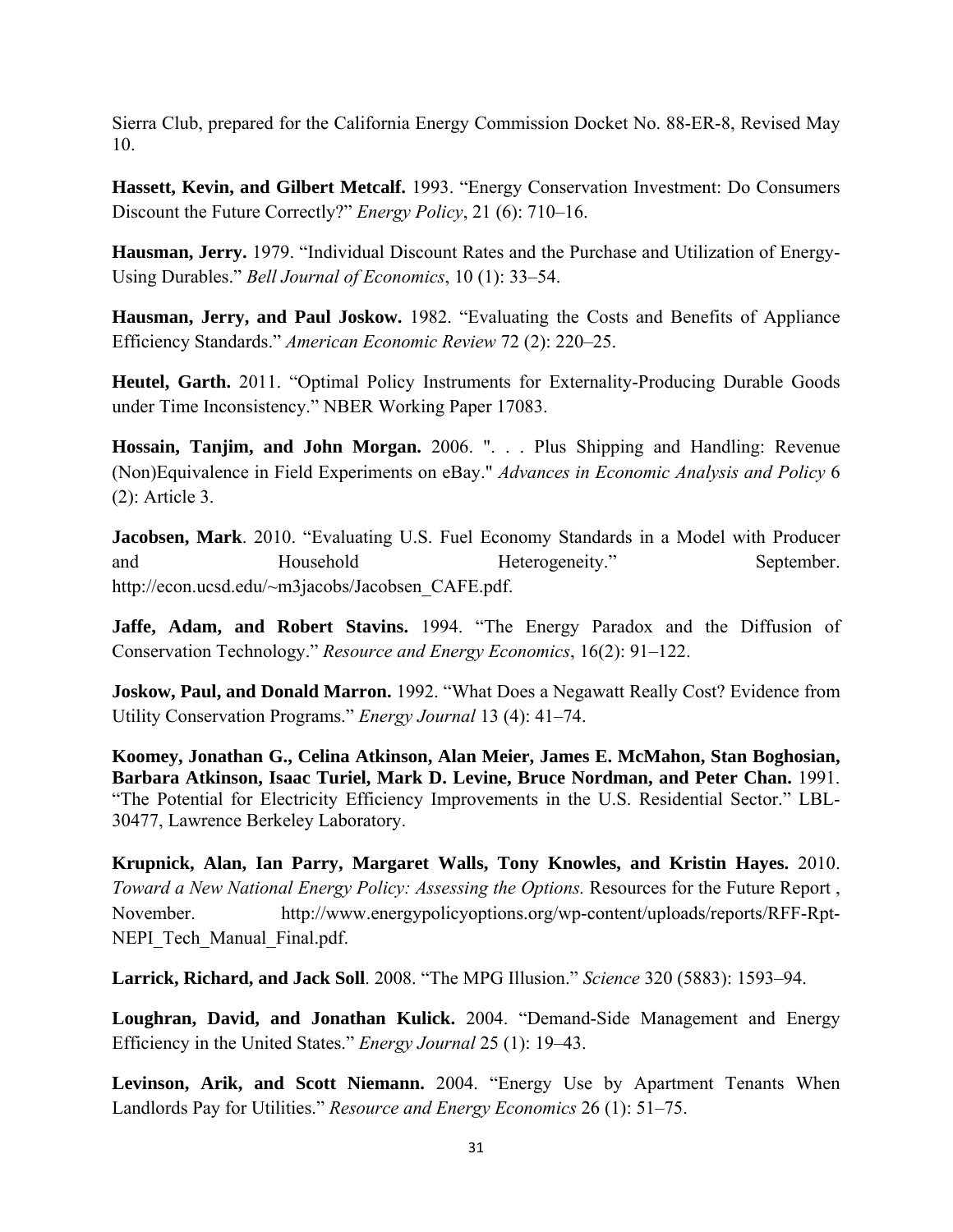**McKinsey & Co.** 2009. "Unlocking Energy Efficiency in the U.S. Economy." http://www.mckinsey.com/clientservice/electricpowernaturalgas/downloads/US\_energy\_efficien cy full report.pdf.

**Meier, Alan, and J. Whittier.** 1983. "Consumer Discount Rates Implied by Purchases of Energy-Efficient Refrigerators." *Energy* 8 (12): 957.

**Meier Alan, Janice Wright, and Arthur H. Rosenfeld.** 1983. *Supplying Energy through Greater Efficiency: The Potential for Conservation in California's Residential Sector*. Berkeley, CA: University of California Press.

**Metcalf, Gilbert, and Kevin Hassett.** 1999. "Measuring the Energy Savings from Home Improvement Investments: Evidence from Monthly Billing Data." *Review of Economics and Statistics* 81 (3): 516–28.

**Meyers, Stephen, James McMahon, and Michael McNeil.** 2005. "Realized and Prospective Impacts of U.S. Energy Efficiency Standards for Residential Appliances: 2004 Update." Lawrence Berkeley National Laboratory Working Paper LBNL-56417.

**Murtishaw, Scott, and Jayant Sathaye.** 2006. "Quantifying the Effect of the Principal–Agent Problem on US Residential Energy Use." Lawrence Berkeley National Laboratory Working Paper Number 59773 Rev (August).

**Nadel, Steven, and Howard Gelle.** 1996. "Utility DSM: What Have We Learned? Where Are We Going?" *Energy Policy* 24 (4): 289–302.

**Nadel, Steven, and Kenneth Keating.** 1991. "Engineering Estimates vs. Impact Evaluation Results: How Do They Compare and Why?" Research Report U915, American Council for an Energy-Efficient Economy. Available at: http://www.aceee.org/research-report/u915

**National Academy of Sciences.** 1992. *Policy Implications of Greenhouse Warming: Mitigation, Adaptation, and the Science Base.* Washington, DC: National Academy Press.

**National Highway Traffic Safety Administration (NHTSA), Office of Regulatory Analysis and Evaluation.** 2010. *Corporate Average Fuel Economy for MY 2012–MY 2016 Passenger Cars and Light Trucks.* Final Regulatory Impact Analysis, March. National Highway Traffic Safety Administration, U.S. Department of Transportation.

**Newell, Richard, Adam Jaffe, and Robert Stavins.** 1999. "The Induced Innovation Hypothesis and Energy-Saving Technological Change." *Quarterly Journal of Economics* 114 (3): 941–75.

Parry, Ian, David Evans, and Wallace Oates. 2010. "Are Energy Efficiency Standards Justified?" Resources for the Future Discussion Paper 10-59, November.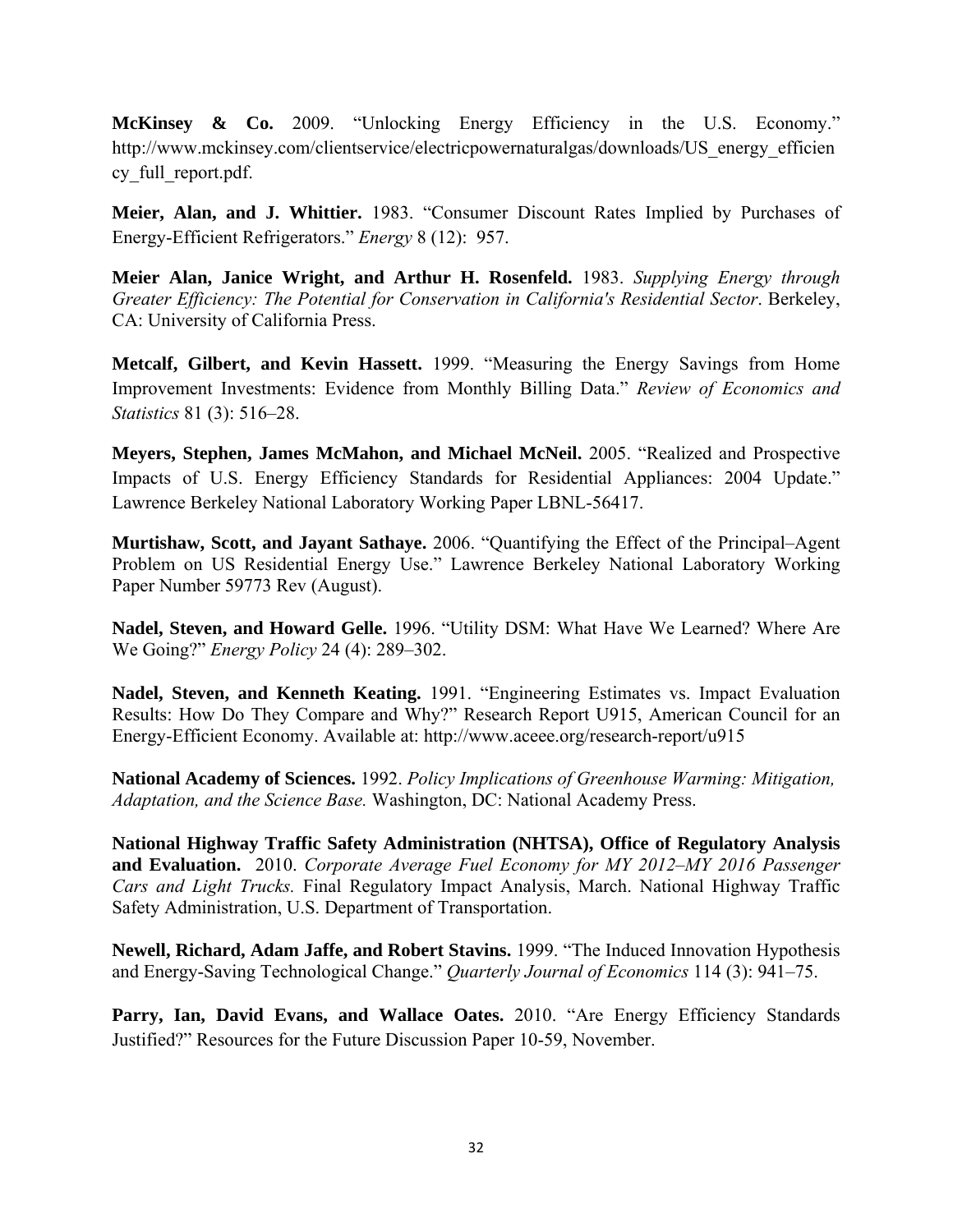**Rosenfeld, Arthur, Celina Atkinson, Jonathan Koomey, Alan Meier, Robert J. Mowris, and Lynn Price.** 1993. "Conserved Energy Supply Curves for U.S. Buildings." *Contemporary Policy Issues*, 11 (1): 45–68.

**Sallee, James.** 2010. "The Taxation of Fuel Economy." NBER Working Paper 16466.

**Sallee, James.** 2011. "Rational Inattention and Energy Efficiency." Work in progress, University of Chicago (June).

**Sallee, James, Sarah West, and Wei Fan.** 2011. "Do Consumers Recognize the Value of Fuel Economy? Evidence from Used Car Prices and Gasoline Price Fluctuations." Work in Progress, Macalester College (January).

**Schweitzer, Martin.** 2005. "Estimating the National Effects of the U.S. Department of Energy's Weatherization Assistance Program with State-Level Data: A Metaevaluation Using Studies from 1993 to 2005." Prepared for U.S. Department of Energy. Working Paper ORNL/CON-493, September.

**Stoft, Steven.** 1995. "The Economics of Conserved-Energy "Supply" Curves." Program on Workable Energy Regulation (POWER) Working Paper 028, April.

**Sumi, David, and Brian Coates.** 1989. "Persistence of Energy Savings in Seattle City Light's Residential Weatherization Program." *Energy Program Evaluation: Conservation and Resource Management; Proceedings of the August 23-25, 1989 Conference, pages 311-316*. Chicago: Energy Program Evaluation Conference.

Suri, Tavneet. 2011. "Selection and Comparative Advantage in Technology Adoption." *Econometrica*, 79 (1): 159–209.

**Turrentine, Thomas, and Kenneth Kurani.** 2007. "Car Buyers and Fuel Economy?" *Energy Policy* 35(2): 1213–23.

**U.S. Bureau of Labor Statistics.** 2007. "Table 1. Quintiles of Income before Taxes: Average Annual Expenditures and Characteristics, Consumer Expenditure Survey, 2007." ftp://ftp.bls.gov/pub/special.requests/ce/standard/2007/quintile.txt.

**U.S. Department of Energy (DOE).** 2011a. "Weatherization Assistance Program Goals and Metrics." Only available on the web at: http://www1.eere.energy.gov/wip/wap\_goals.html

**U.S. Department of Energy (DOE).** 2011b. "American Recovery & Reinvestment Act." Only available on the web at: http://www1.eere.energy.gov/recovery/

**U.S. Energy Information Administration (EIA).** 2005. "Residential Energy Consumption Survey: Table US12: Total Consumption by Energy End Uses, 2005." http://www.eia.gov/emeu/recs/recs2005/c&e/summary/pdf/tableus12.pdf.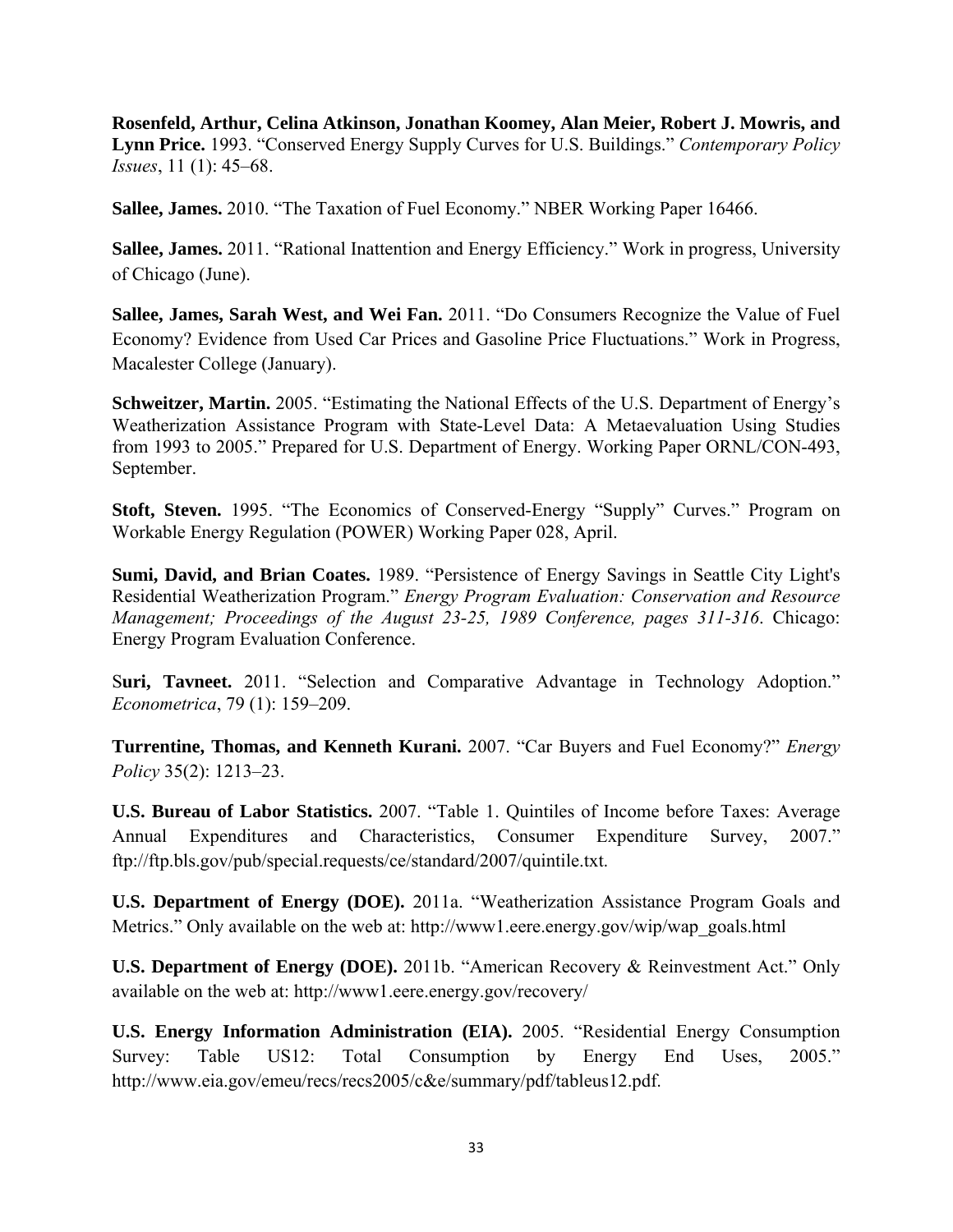**U.S. Energy Information Administration (EIA).** 2010. *2009 Electric Power Annual*. DOE/EIA-0348(2009). Only available on the web at: http://www.eia.gov/cneaf/electricity/epa/epa\_sum.html.

**U.S. Energy Information Administration (EIA).** 2011. Annual Energy Review "Table 2.1a: Energy Consumption Estimates by Sector, Selected Years, 1949–2010." http://www.eia.gov/totalenergy/data/annual/pdf/sec2\_6.pdf.

**U.S. Energy Information Administration (EIA).** 2011. Residential Energy Consumption Survey. http://www.eia.gov/consumption/residential/.

**U.S. Internal Revenue Service (IRS). 2011.** "2009 Estimated Data Line Counts Individual Income Tax Returns." http://www.irs.gov/pub/irs-soi/09inlinecount.pdf

**Yergin, Daniel.** 1979. *Energy Future: The Report of the Energy Project at the Harvard Business School*. New York: Random House.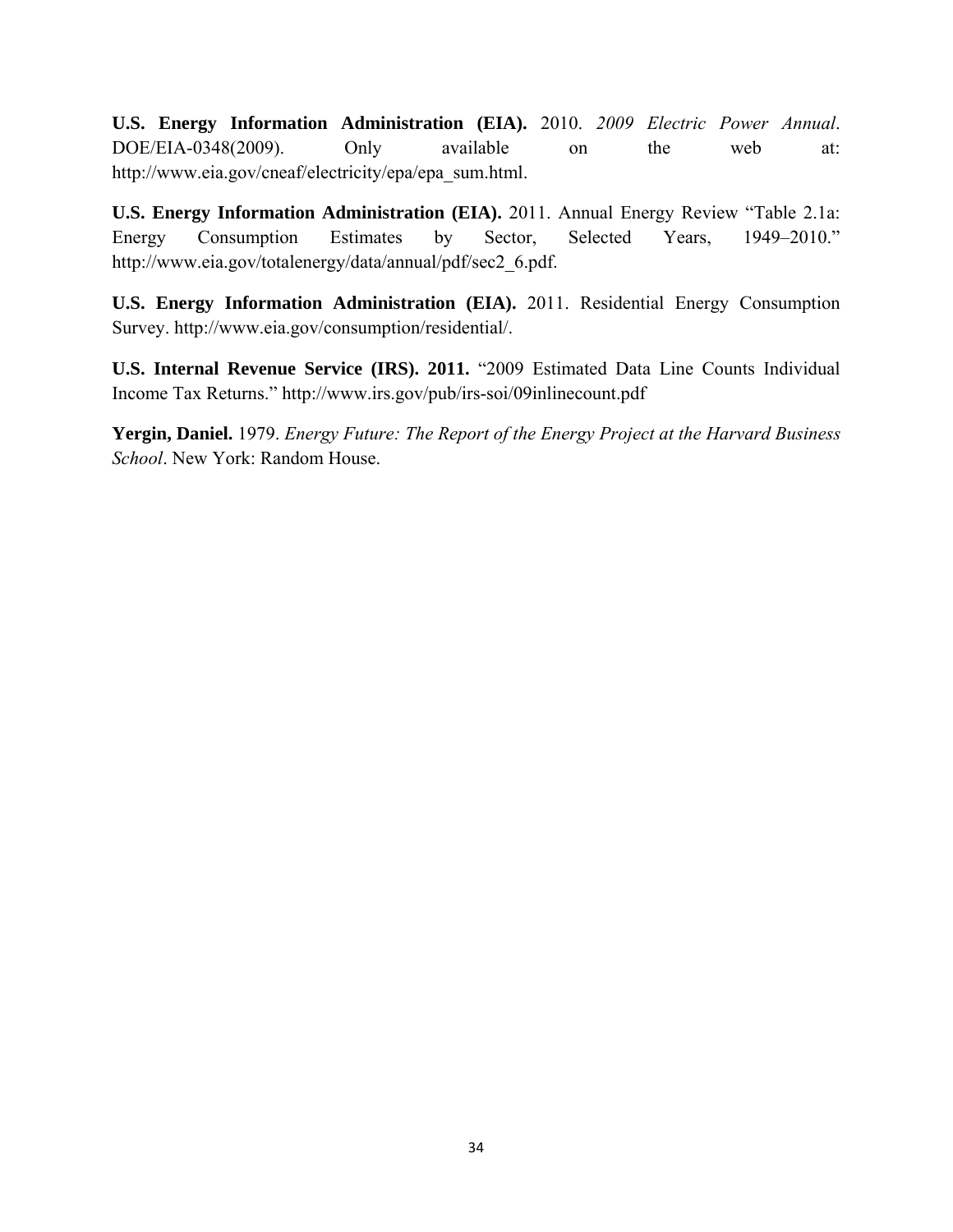| <b>Table 1: United States Energy Use</b> |     |
|------------------------------------------|-----|
| By Sector (U.S. EIA 2011)                |     |
| Commercial                               | 19% |
| Industrial                               | 30% |
| Transport                                | 29% |
| Residential<br>22%                       |     |
| Residential Categories (U.S. EIA 2005)   |     |
| Refrigerators                            | 5%  |
| Air Conditioning                         | 8%  |
| <b>Water Heating</b>                     | 20% |
| Space Heating                            | 41% |
| Other Appliances and Lighting            | 26% |

*Source:* Data are from U.S. Energy Information Administration (2005, 2011).

| Table 2: Significant US Energy Efficiency Policies     |           |                                                                             |  |
|--------------------------------------------------------|-----------|-----------------------------------------------------------------------------|--|
| Name                                                   | Years     | Magnitude                                                                   |  |
| Corporate Average Fuel Economy Standards               | 1978-     | \$10 billion annual incremental cost from tightened 2012 rule (NHTSA 2010)  |  |
| Federal Hybrid Vehicle Tax Credit                      | 2006-2010 | \$426 million total annual credit (Sallee 2010)                             |  |
| Gas guzzler tax                                        | 1980-     | \$200 million annual revenues (Sallee 2010)                                 |  |
| Federal appliance energy efficiency standards          | 1990-     | \$2.9 billion annual incremental cost (Gillingham, Newell, and Palmer 2006) |  |
| Residential and commercial building codes              | 1978-     |                                                                             |  |
| Electricity Demand-Side Management programs            | 1978-     | \$3.6 billion annual cost (US EIA 2010)                                     |  |
| Weatherization Assistance Program (WAP)                | 1976-     | \$250 million annual cost (US DOE 2011b)                                    |  |
| 2009 Economic Stimulus                                 | 2009-2011 | \$17 billion total (U.S. DOE 2011b)                                         |  |
| Additional WAP funding                                 |           | \$5 billion                                                                 |  |
| Recovery Through Retrofit                              |           | \$454 million                                                               |  |
| <b>State Energy Program</b>                            |           | \$3.1 billion                                                               |  |
| <b>Energy Efficiency and Conservation Block Grants</b> |           | \$3.2 billion                                                               |  |
| Home Energy Efficiency Tax Credits                     |           | \$5.8 billion total credit in 2009 (U.S. IRS 2011)                          |  |
| Residential and Commercial Building Initiative         |           | \$346 million                                                               |  |
| Energy Efficient Appliance Rebate Program              |           | \$300 million                                                               |  |
| <b>Autos Cash for Clunkers</b>                         |           | \$5 billion                                                                 |  |

*Source:* Authors.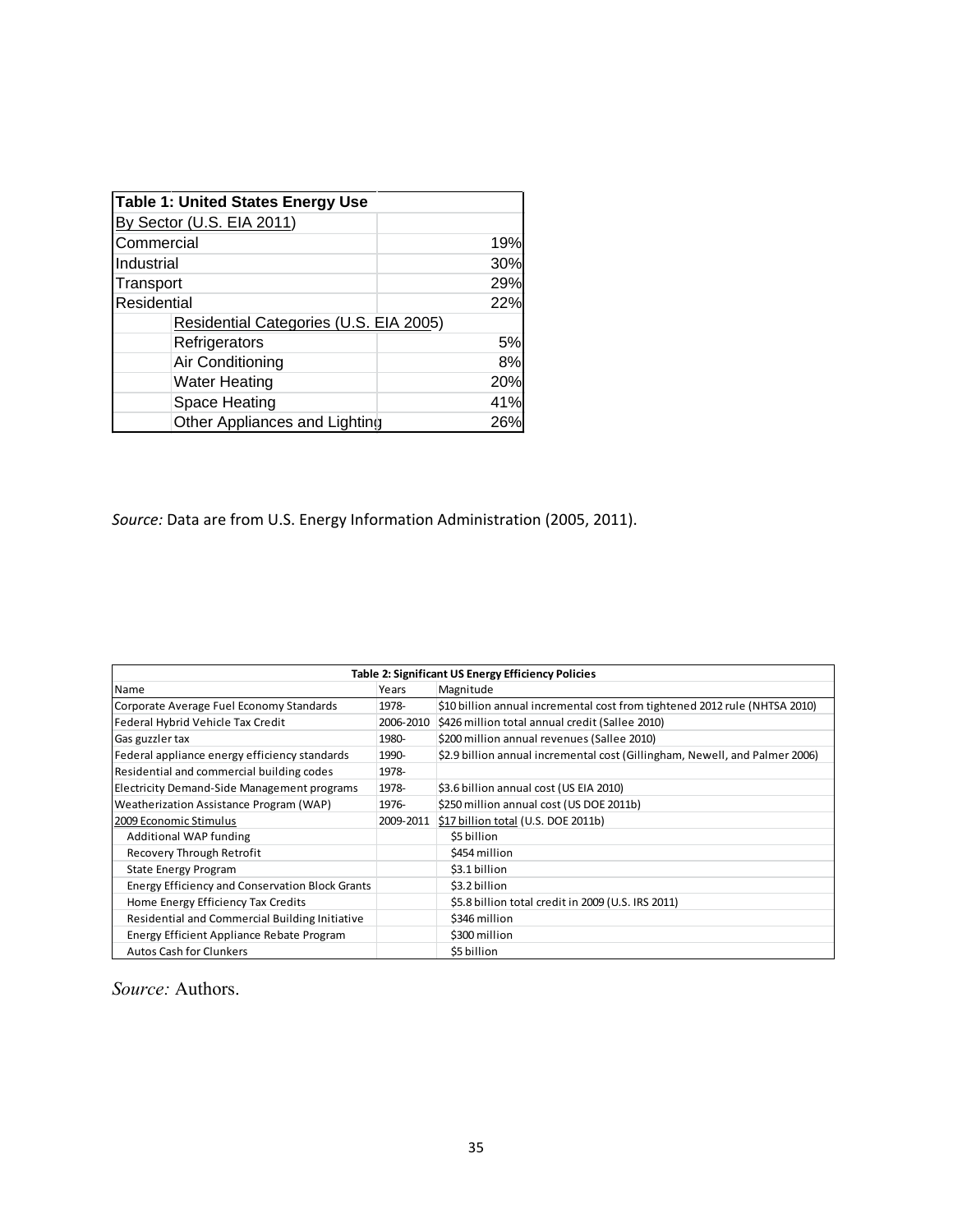

*Source:* Authors.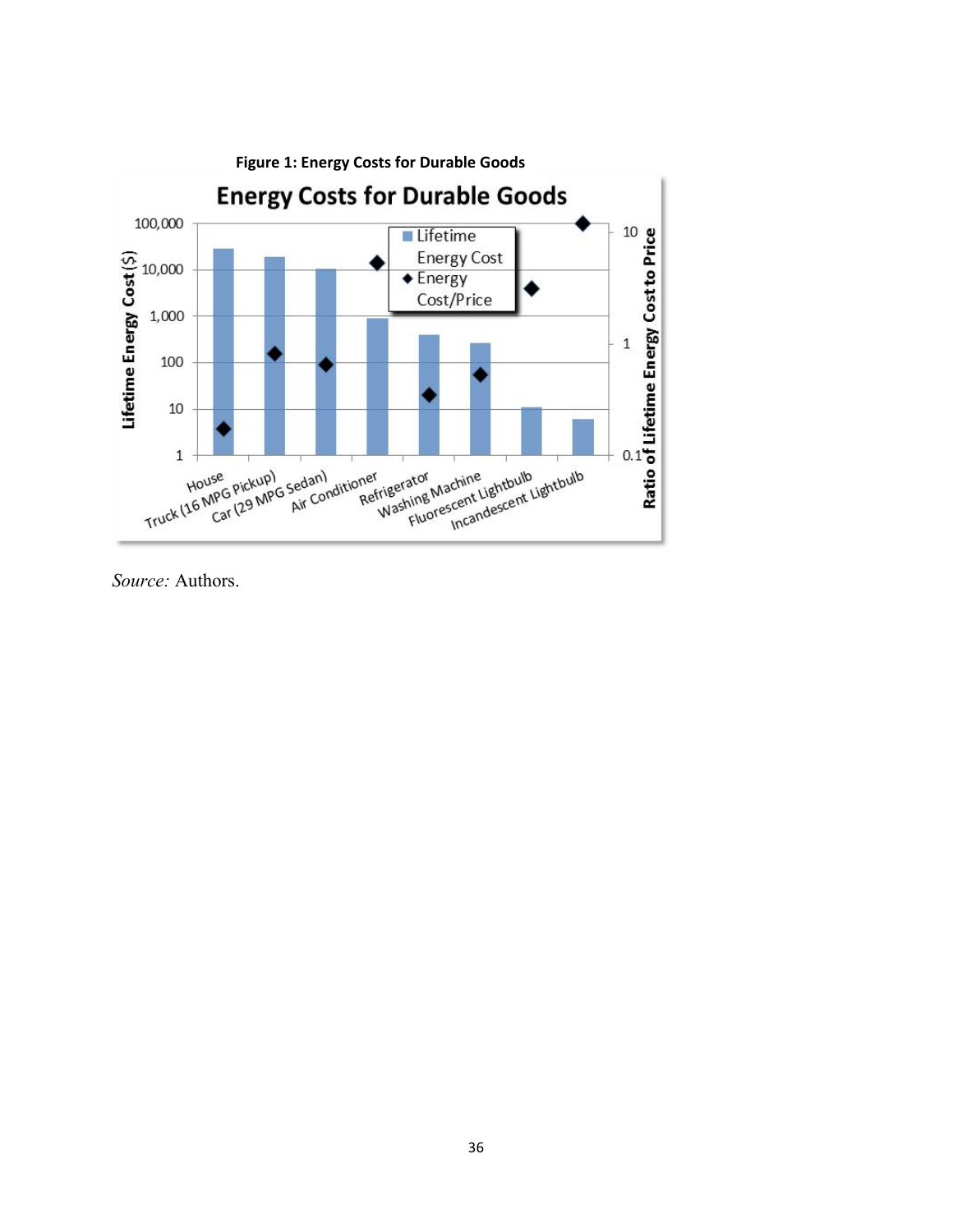

*Note:* PPP is "purchasing power parity." Multifactor productivity index equals 100 in 1990.